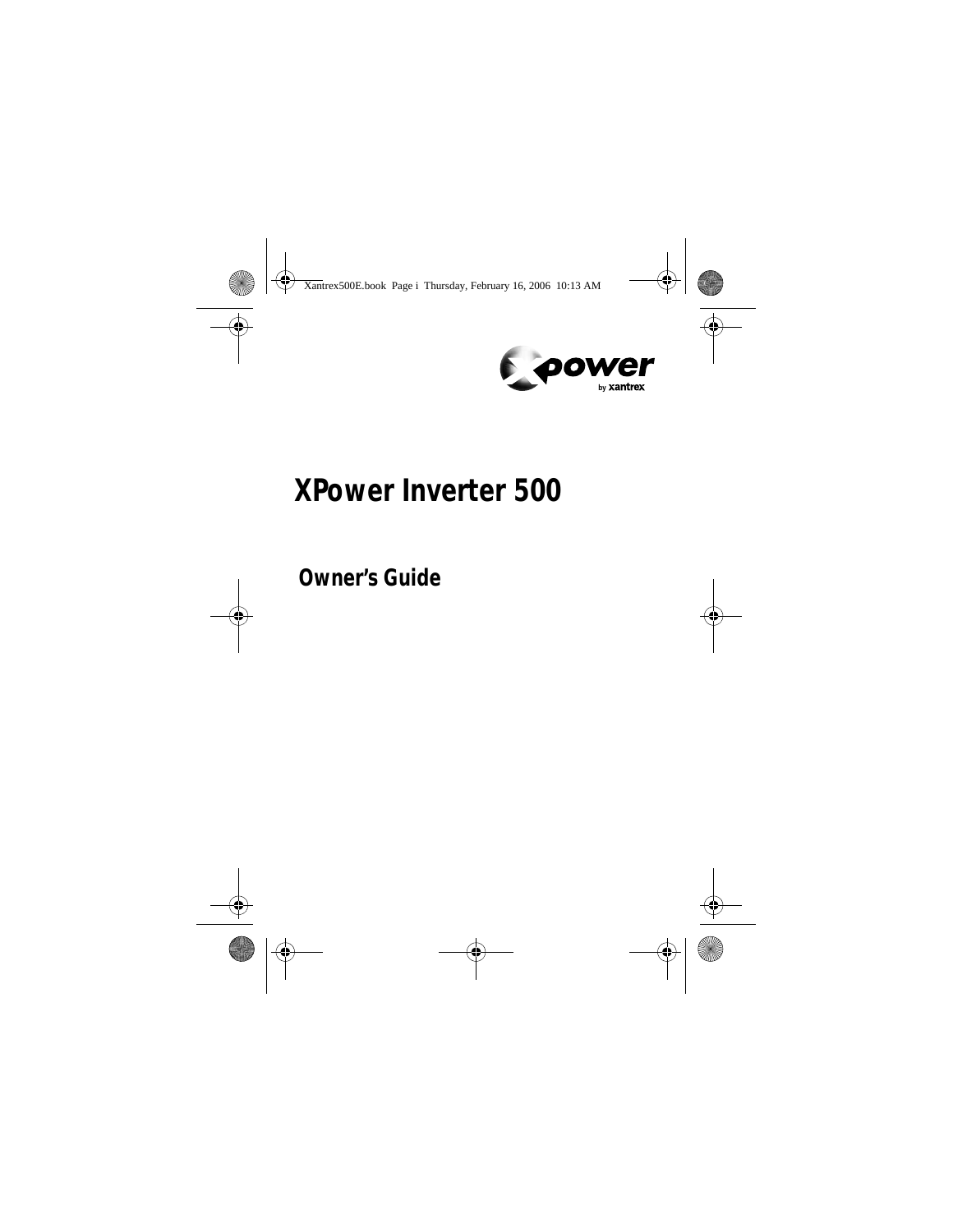#### **About Xantrex**

Xantrex Technology Inc. is a world-leading supplier of advanced power electronics and controls with products from 50 watt mobile units to one MW utility-scale systems for wind, solar, batteries, fuel cells, microturbines, and backup power applications in both grid-connected and stand-alone systems. Xantrex products include inverters, battery chargers, programmable power supplies, and variable speed drives that convert, supply, control, clean, and distribute electrical power.

#### **Trademarks**

XPower is a trademark of Xantrex International. Xantrex is a registered trademark of Xantrex International.

Other trademarks, registered trademarks, and product names are the property of their respective owners and are used herein for identification purposes only.

#### **Notice of Copyright**

XPower Inverter 500 Owner's Guide © February 2006 Xantrex International. All rights reserved.

#### **Disclaimer**

UNLESS SPECIFICALLY AGREED TO IN WRITING, XANTREX TECHNOLOGY INC. ("XANTREX")

(a) MAKES NO WARRANTY AS TO THE ACCURACY, SUFFICIENCY OR SUITABILITY OF ANY TECHNICAL OR OTHER INFORMATION PROVIDED IN ITS MANUALS OR OTHER DOCUMENTATION.

(b) ASSUMES NO RESPONSIBILITY OR LIABILITY FOR LOSS OR DAMAGE, WHETHER DIRECT, INDIRECT, CONSEQUENTIAL OR INCIDENTAL, WHICH MIGHT ARISE OUT OF THE USE OF SUCH INFORMATION. THE USE OF ANY SUCH INFORMATION WILL BE ENTIRELY AT THE USER'S RISK.

#### **Date and Revision**

February 2006 Revision C

#### **Part Number**

975-0094-01-01

#### **Contact Information**

|        | Telephone: 1 800 670 0707 (toll free North America)<br>1 360 925 5097 (direct) |
|--------|--------------------------------------------------------------------------------|
| Fax:   | 1 800 994 7828 (toll free North America)<br>1 360 925 5143 (direct)            |
| Email: | customerservice@xantrex.com                                                    |
| Web:   | www.xantrex.com                                                                |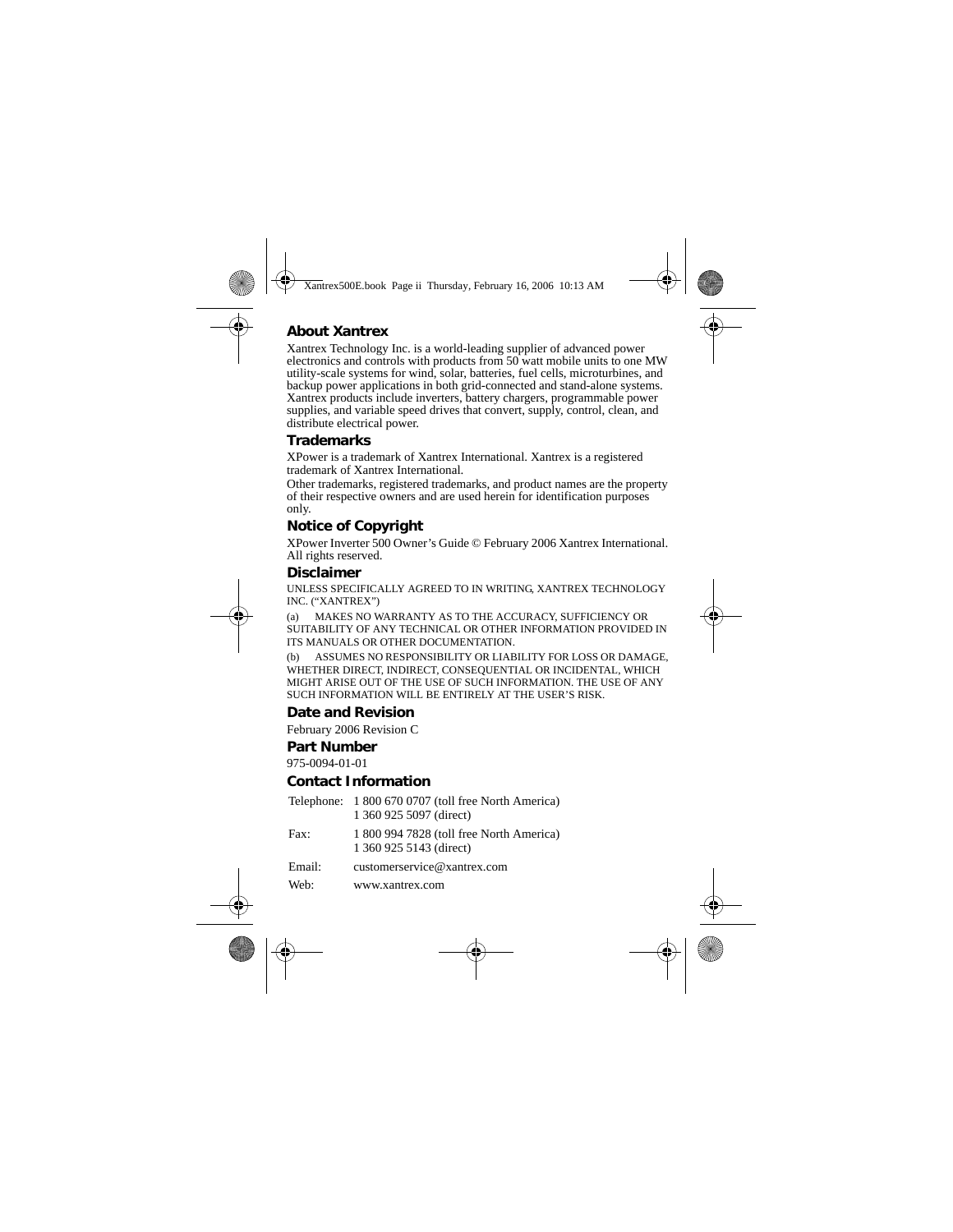# **Table of Contents**

| 2. Important Safety Information  2                                       |
|--------------------------------------------------------------------------|
|                                                                          |
|                                                                          |
| AC Outlets<br>8                                                          |
| 4. Connecting the XPower 500<br>9                                        |
| Choosing a Location<br>9                                                 |
| 9<br>Fastening the Inverter to a Mounting Surface                        |
| Connecting the XPower 500 to DC Power<br>10                              |
| Using the Battery Clip Wire Assembly<br>12                               |
| 14<br>Hardwiring the Inverter to the Battery                             |
| Disconnecting the Battery<br>16                                          |
| Replacing the In-Line Fuse<br>16                                         |
| 5. Operating the XPower $500$<br>17                                      |
| 17<br>Operating Statuses<br>Interference With Electronic Equipment<br>19 |
| 6. Battery Operating Time<br>20                                          |
| 7. Troubleshooting<br>21                                                 |
| 8. Specifications<br>24                                                  |
| 24<br>Electrical                                                         |
| 25                                                                       |
| 25                                                                       |
| 26<br>Product Recycling                                                  |
| 9. Limited Warranty<br>27                                                |
|                                                                          |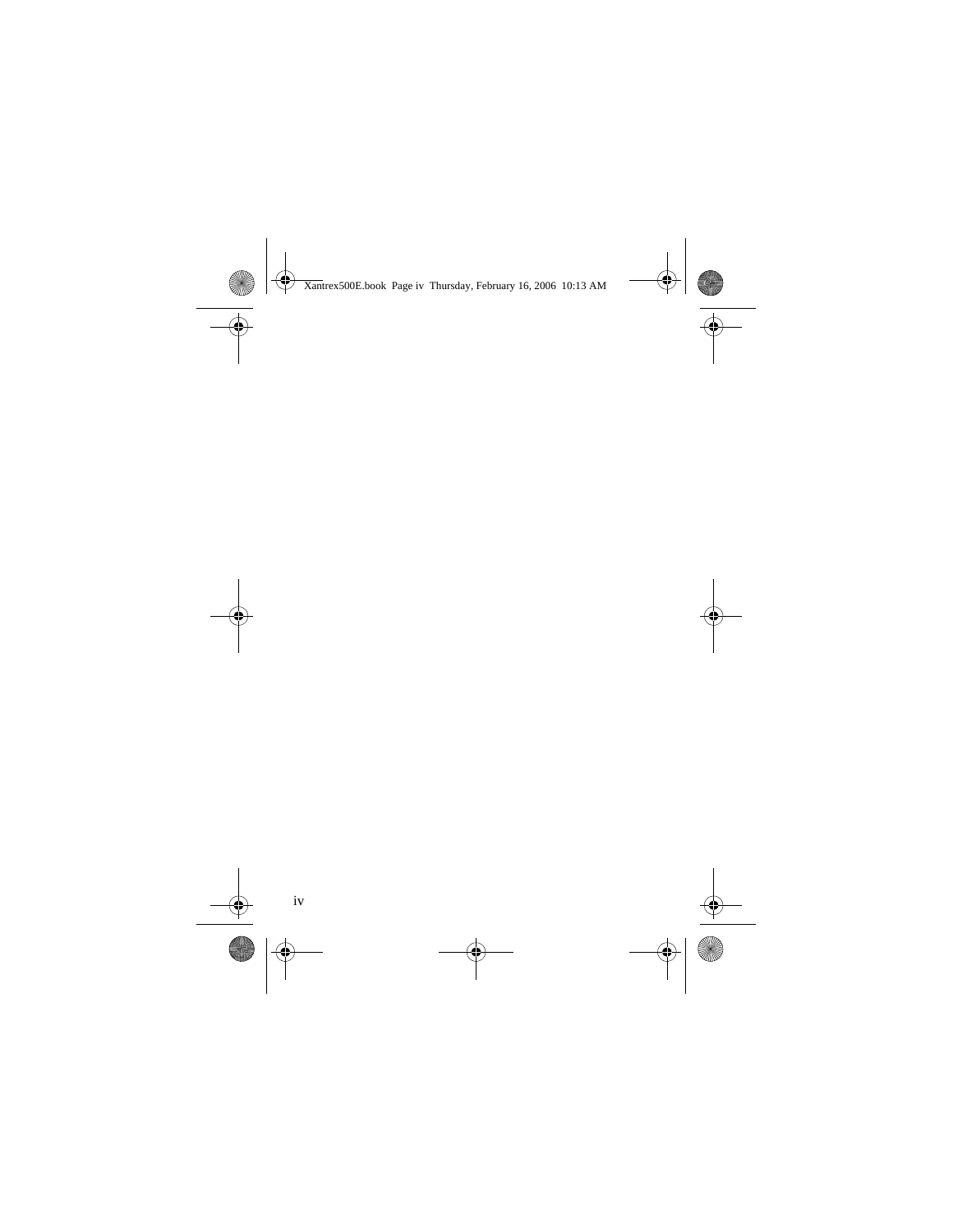# **1 Introduction**

Thank you for purchasing the Xantrex XPower Inverter 500. The XPower 500 is part of a family of advanced, highperformance power inverters from Xantrex, the leader in the field of high-frequency inverter design.

Connected directly to a 12 volt battery, the XPower 500 efficiently and reliably powers a wide variety of household AC products, such as TVs and VCRs, laptop computers, camcorder and cell phone chargers, compact fluorescent lights, soldering irons, and small power tools.

The XPower 500 uses reliable solid state power electronics for years of safe, trouble-free operation and includes automatic safety monitoring circuitry to protect it from inadvertent overload conditions.

Read this guide before connecting or using the XPower 500, and save it for future reference. The main topics in the guide are:

- Safety information (page 2)
- XPower 500 features (page 6)
- Instructions for connecting the inverter (page 10)
- Operating guidelines (page 17)
- Troubleshooting information (page 21)
- Specifications (page 24)
- Warranty and service information (page 27)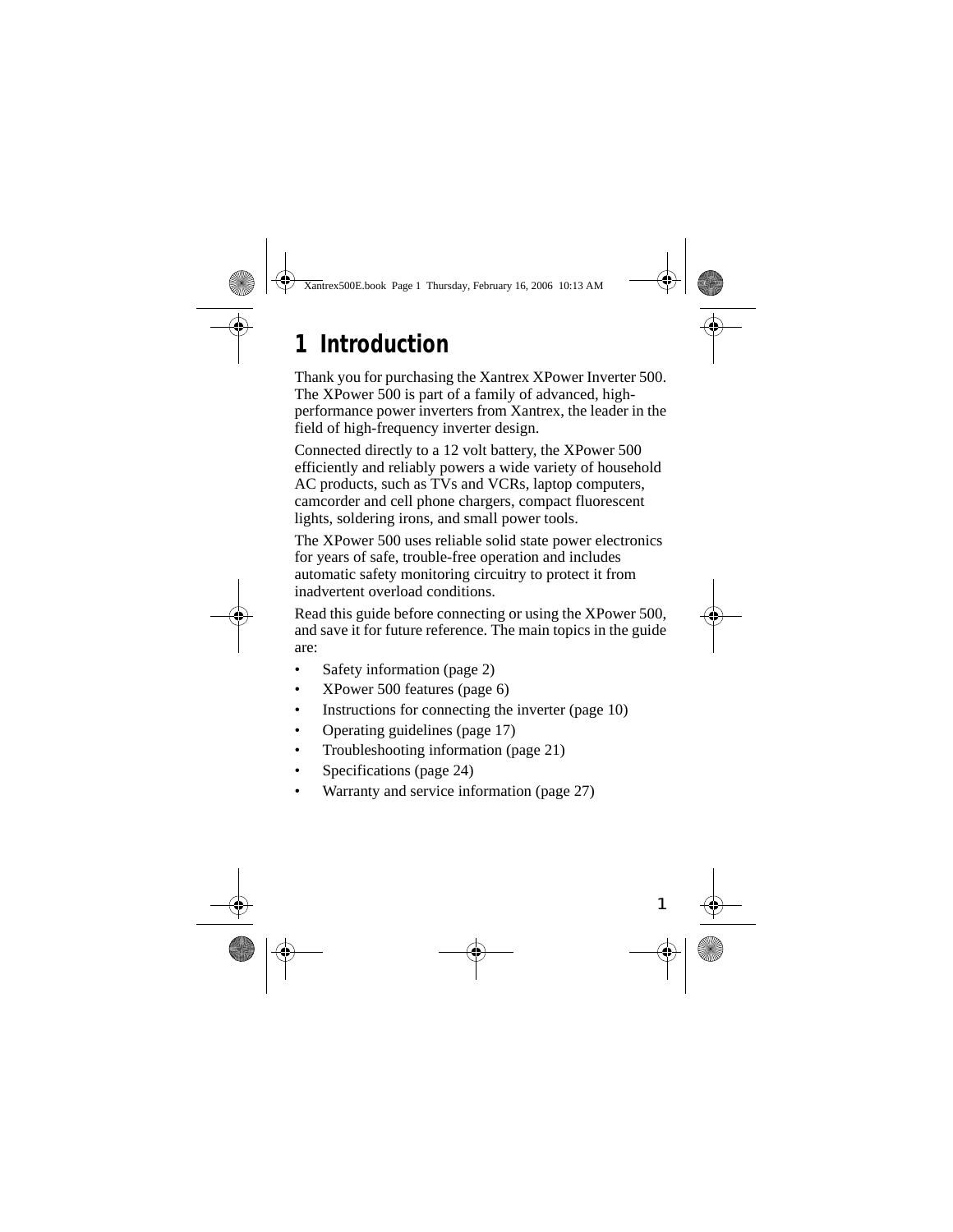# **2 Important Safety Information**

If the XPower 500 is connected or used incorrectly, hazardous conditions may be created. Read and save this safety information, and pay special attention to all Caution and Warning statements in the guide and on the inverter itself. Warnings and Cautions are indicated by this symbol:



- **Warning** statements identify conditions that could result in personal injury or loss of life.
- **Caution** statements identify conditions or practices that could result in damage to the XPower 500 or other equipment.

# **Warnings and Cautions**

#### **WARNING: Shock hazard**

The XPower 500 generates the same potentially lethal AC power as a household wall outlet. Do not insert foreign objects in the inverter's AC outlet or any other openings in the inverter. Do not open the inverter. Have a qualified individual complete any service work.



#### **WARNING: Shock hazard**

Do not expose the XPower 500 to water, rain, snow, or spray.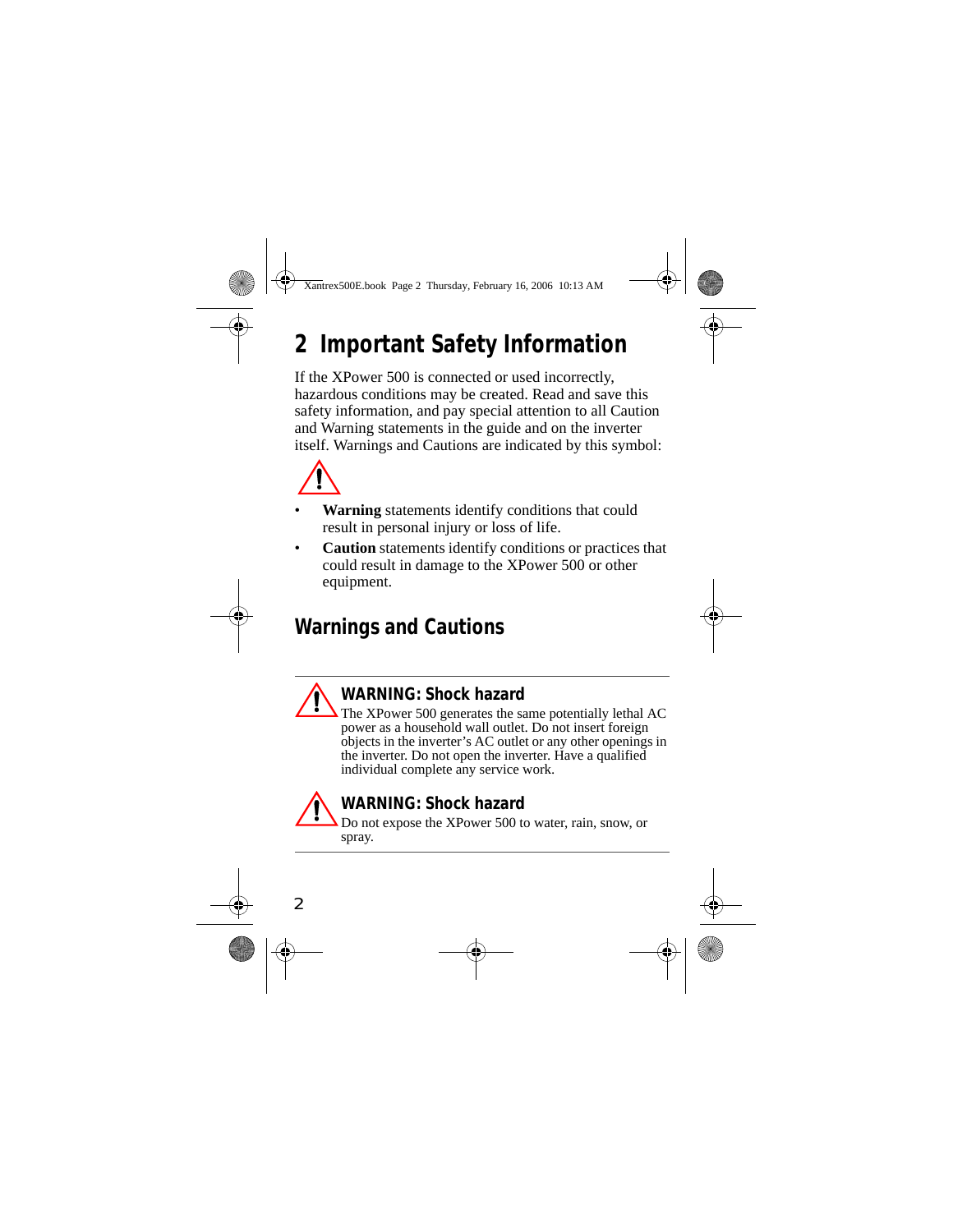### **WARNING: Risk of fire or explosion**

The XPower 500 contains components that tend to produce arcs or sparks. To prevent fire or explosion, do not install the inverter in compartments containing batteries or flammable materials or in locations that require ignitionprotected equipment.



#### **WARNING: Fire hazard**

To reduce the risk of fire, do not cover or obstruct the ventilation openings. Do not install the XPower 500 in a zero-clearance compartment. Overheating may result.

#### **WARNING: Shock and fire hazard**

During installation route all cable/wiring away from sharp edges and hot surfaces of the engine compartment or vehicle.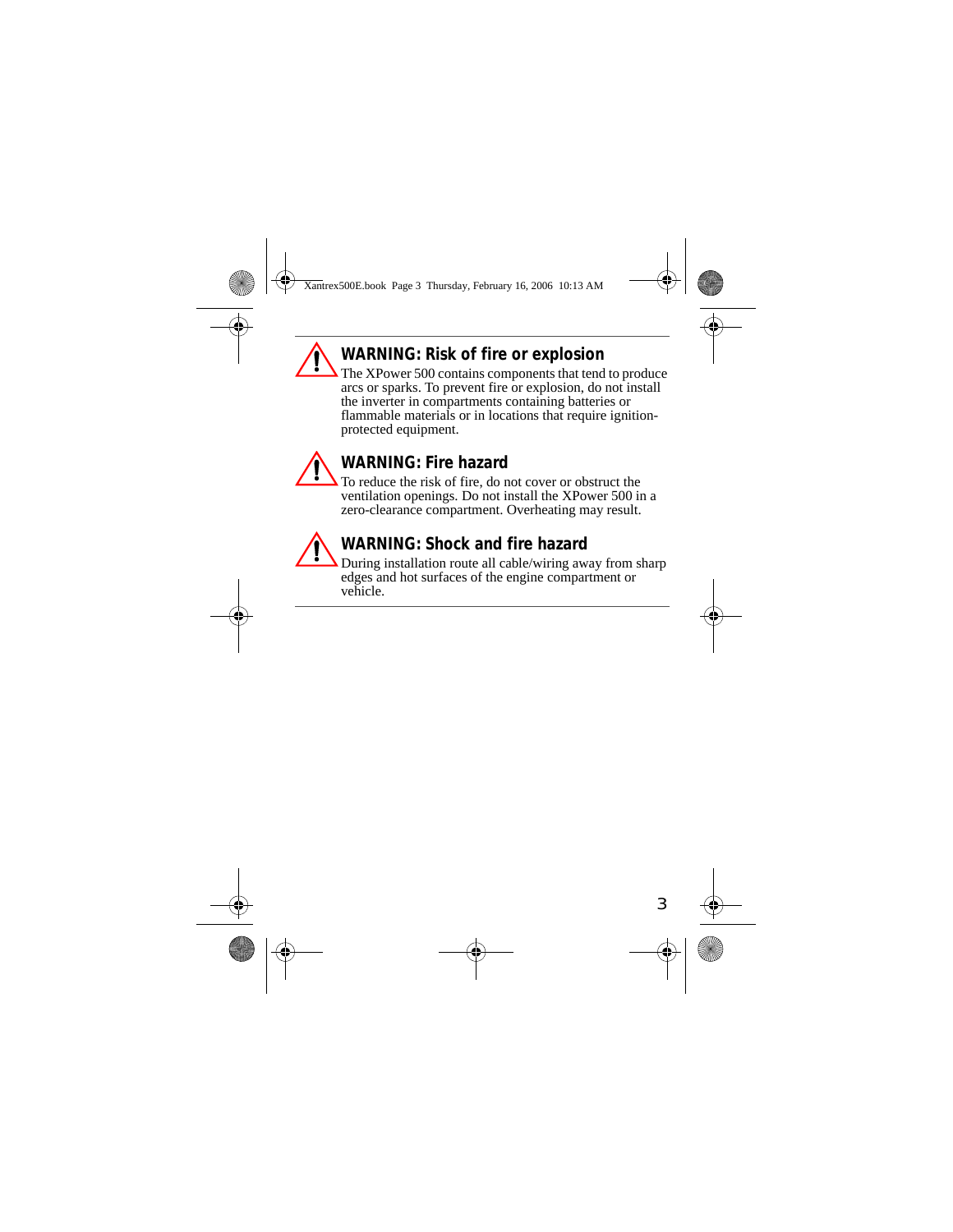### **CAUTION: Risk of damage to equipment**

The XPower 500 is designed to be directly connected to standard electrical and electronic equipment in the manner described in this guide. Do not connect it to household or RV AC distribution wiring. Do not connect it to any AC load circuit in which the neutral conductor is connected to ground (earth) or to the negative of the DC (battery) source.

#### **CAUTION: Risk of damage to the XPower 500**

Reverse battery polarity (negative connected to positive; positive connected to negative) will damage the XPower 500, and it will require servicing. Damage caused by reverse polarity is not covered by your warranty.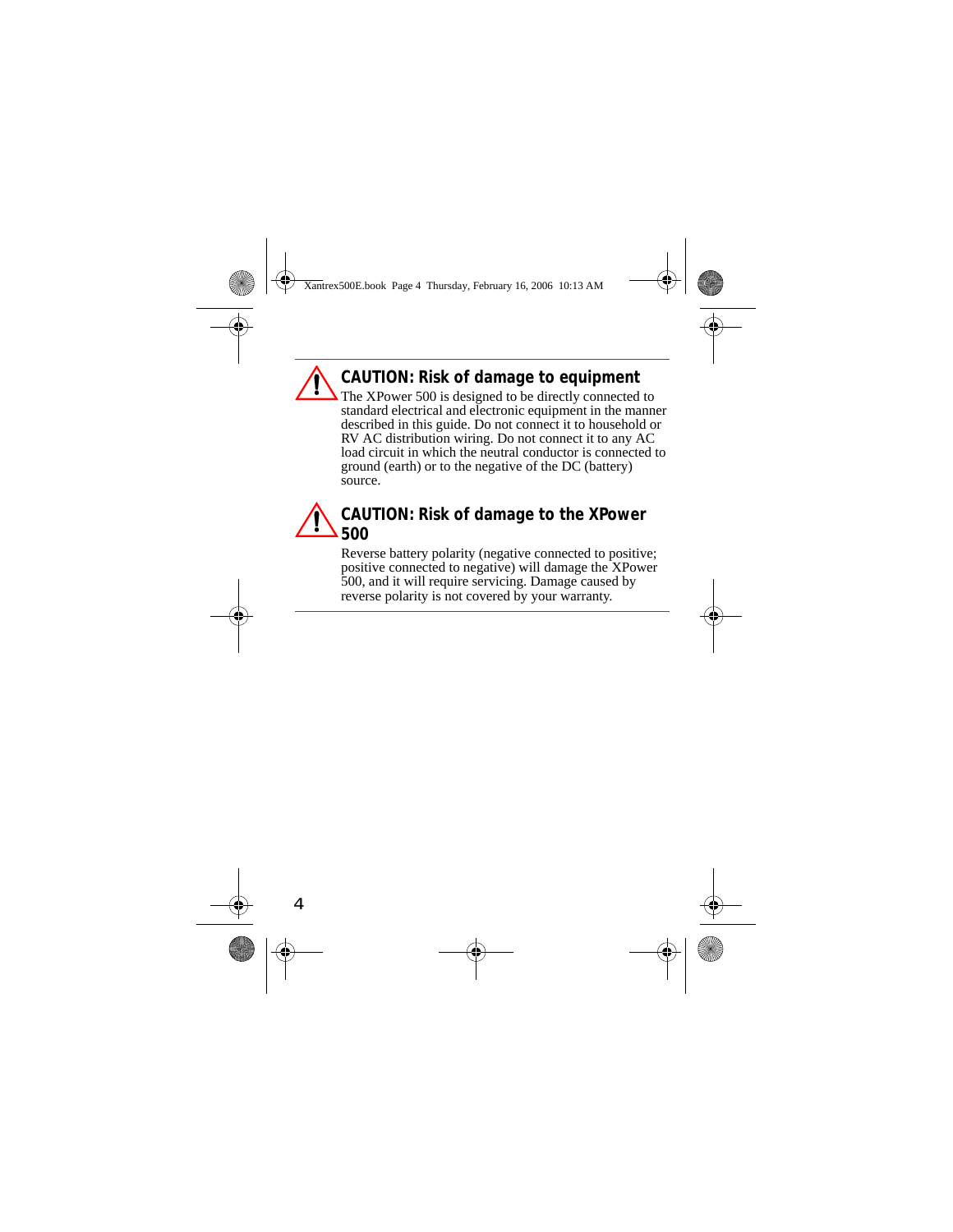### **CAUTION: Risk of damage to rechargeable appliances.**

The output of the XPower 500 is non-sinusoidal. Certain battery chargers can be damaged if they are connected to the XPower 500. Two particular types of equipment are prone to this problem:

- Small battery-operated appliances such as rechargeable flashlights, shavers, and night lights that can be plugged directly into an AC receptacle to recharge.
- Certain battery chargers for battery packs used in hand power tools. These chargers have a warning label stating that dangerous voltages are present at the charger battery terminals.

Do not use the XPower 500 with the type of appliances just described.

#### **CAUTION: Risk of damage due to high temperatures.**

Do not use the XPower 500 in temperatures over 40° C (105° F). Overheating may result.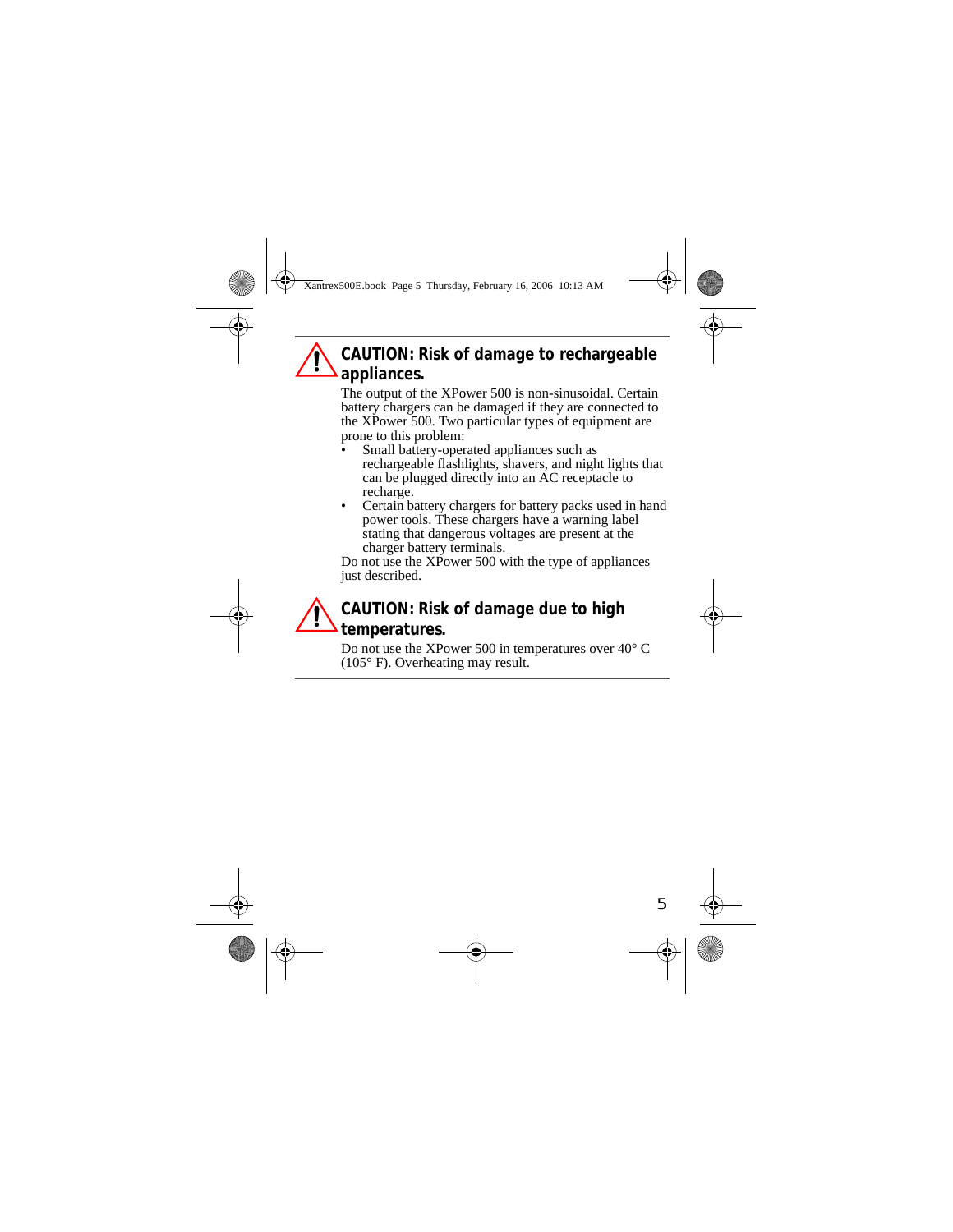# **3 XPower 500 Inverter Features**

This section describes the main features of the XPower 500. Figure 1 shows the inverter's AC panel.



**Figure 1** AC Panel on the XPower 500 (European AC Outlet)

1 **AC Outlet** An AC outlet is located on one end of the inverter. It allows you to plug in a 230 volt AC product with a power consumption of 500 watts or less when the inverter is connected to a 12 volt battery.

The AC outlet on your inverter may be different from the one shown here. For all available outlets, see Figure 2, Figure 3, and Figure 4, on page 8.

2 **On/Standby Switch** The two positions on the On/ Standby switch are:  $\Phi$  = Standby and  $\Box$  = On.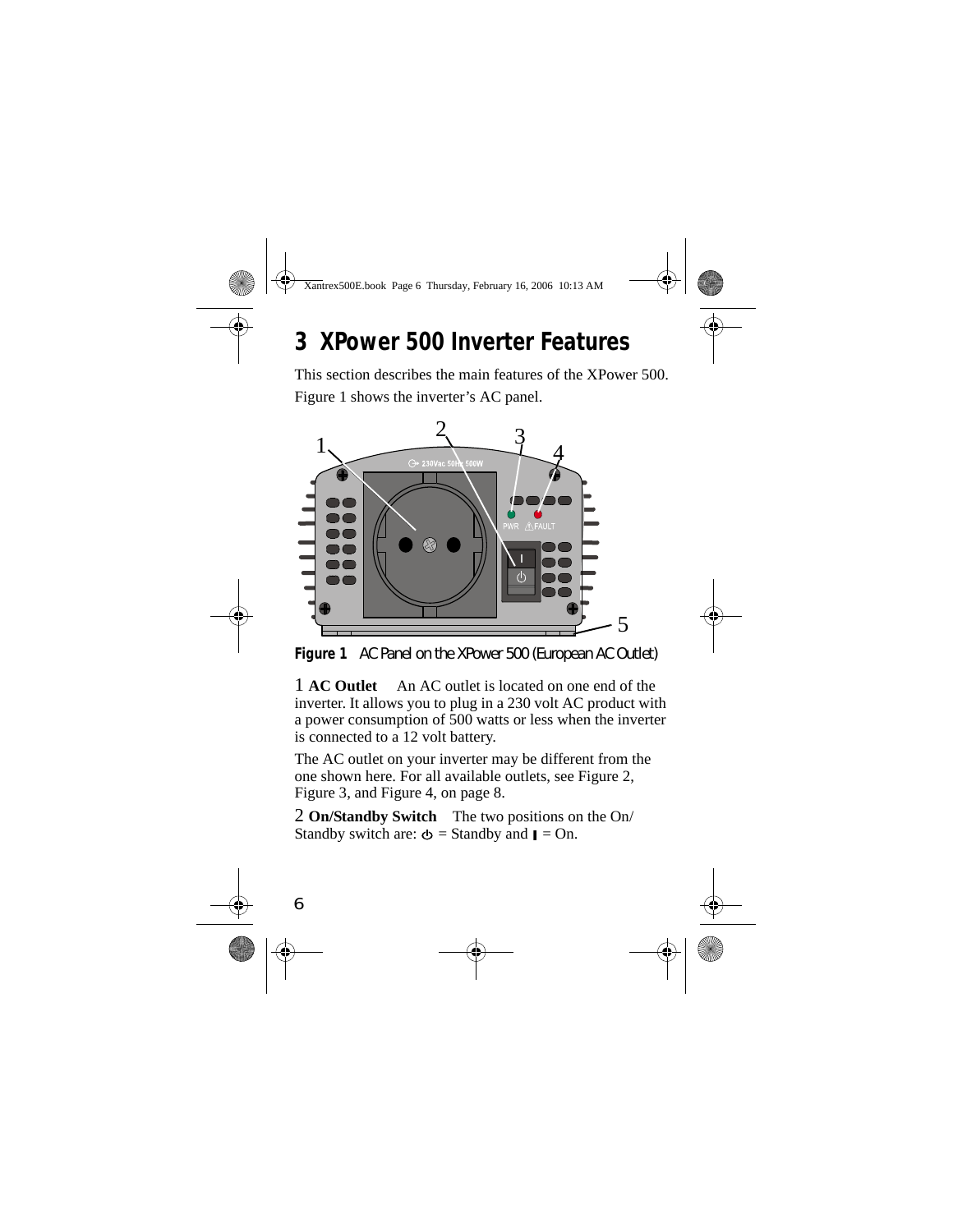When the inverter is connected to a DC power source and the On/Standby switch is on, AC power is available at the outlet.

3 **Power Light** The green PWR light is on all the time when the On/Standby switch is on.

4 **Fault Light** The red *A*FAULT light indicates that the inverter has shut down because of low or high battery voltage, AC overload, or excessively high temperatures.

5 **Mounting Flanges** Mounting flanges on the AC and DC ends allow you to mount the inverter permanently. For additional information, see "Fastening the Inverter to a Mounting Surface" on page 9.

**Audible Alarm** An audible alarm warns you of a high temperature shutdown or of an impending low voltage shutdown.

**Fan** The fan (see Figure 5) turns on when an AC load of 100 watts or higher is plugged in.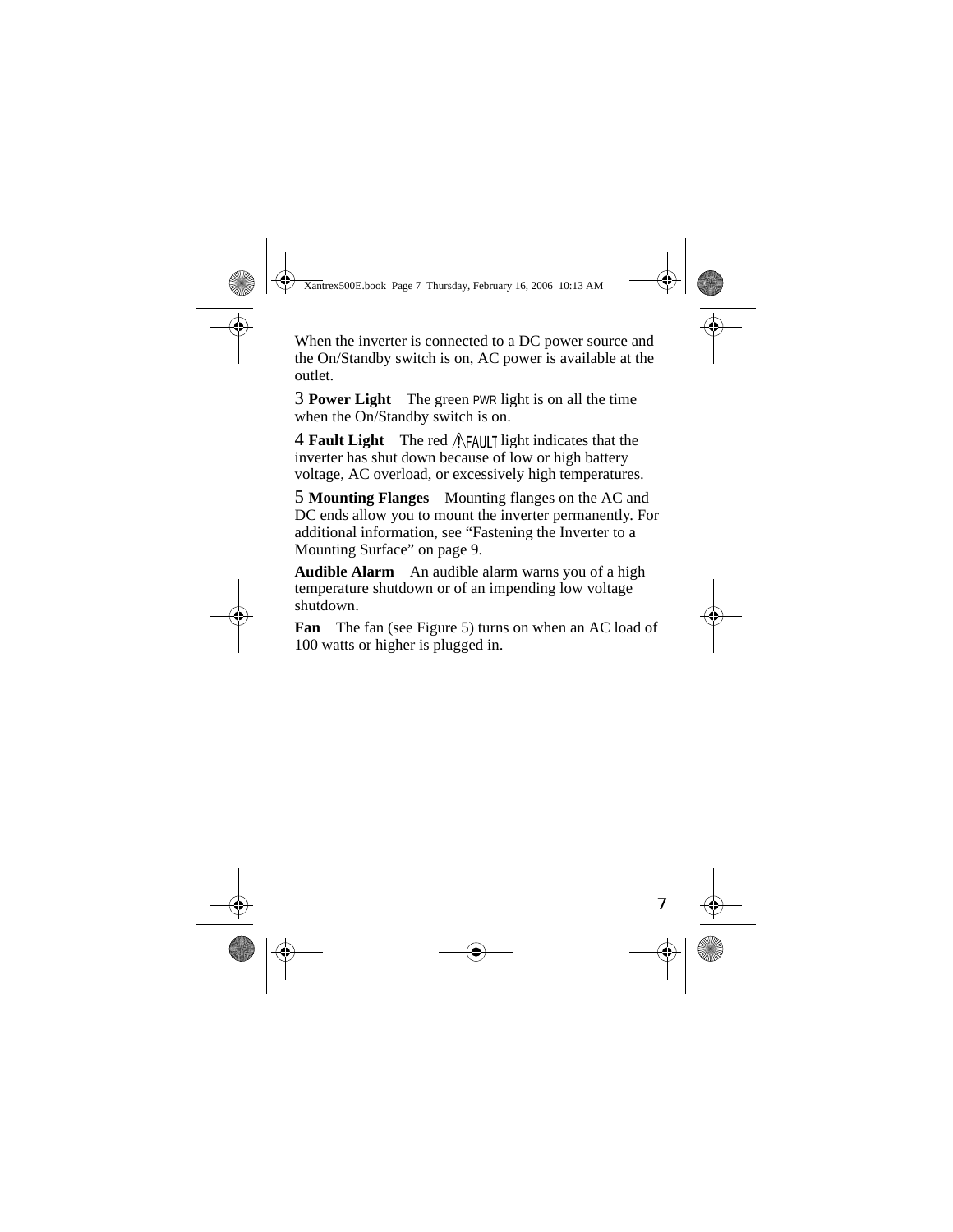# **AC Outlets**

Depending on your geographic location, your XPower 500 will have one of the following AC outlets.



**Figure 2** European AC Outlet **Figure 3** British AC Outlet





**Figure 4** Australian and New Zealand AC Outlet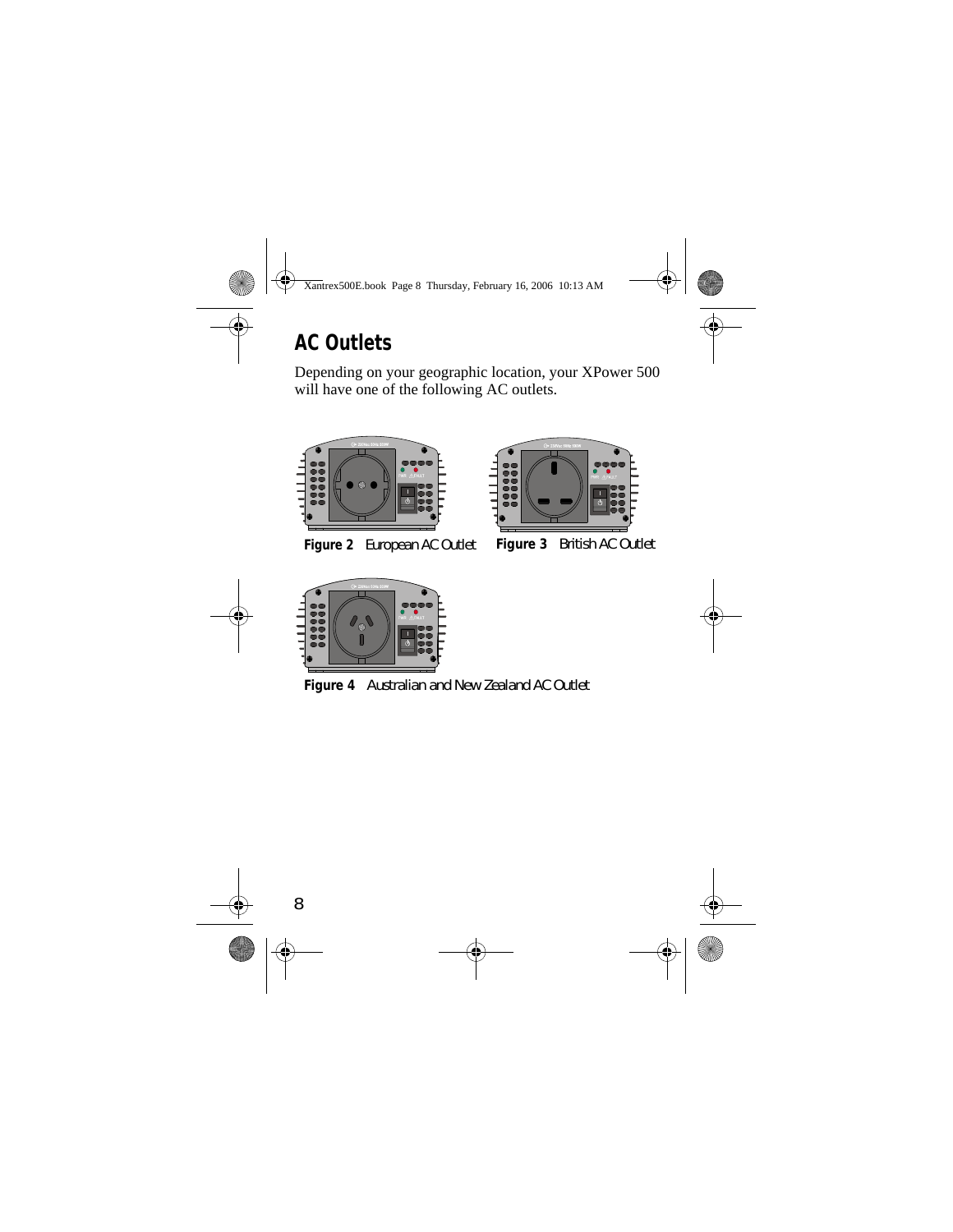# **4 Connecting the XPower 500**

This section explains how to connect the XPower 500.

### **Choosing a Location**

For the best performance, choose a location that is:

- **Dry** Do not expose the inverter to water drip or spray.
- **Cool** Operate the inverter in ambient temperatures between  $0^{\circ}$  C and  $40^{\circ}$  C (32 $^{\circ}$  F and 100 $^{\circ}$  F). Keep it away from heating vents and direct sunlight.
- Well ventilated For proper cooling, allow at least 5 cm (2 in.) of clearance around the inverter.
- **Clean and free of dust and dirt** Choose a location that is free of any debris that could get into the inverter.
- **Protected from battery gases** Do not mount the inverter where it will be exposed to battery gases. These are very corrosive and will damage the inverter.

### **Fastening the Inverter to a Mounting Surface**

For temporary or portable use, place the inverter on a flat surface like a table or the floor of your vehicle.

For a permanent installation, use four screws to attach the inverter's mounting flanges to an appropriate surface.

**Note:** Local and national electrical codes that apply to your installation may require that you permanently mount the inverter if you make permanent electrical connections and may disallow permanent mounting if you make a temporary electrical connection.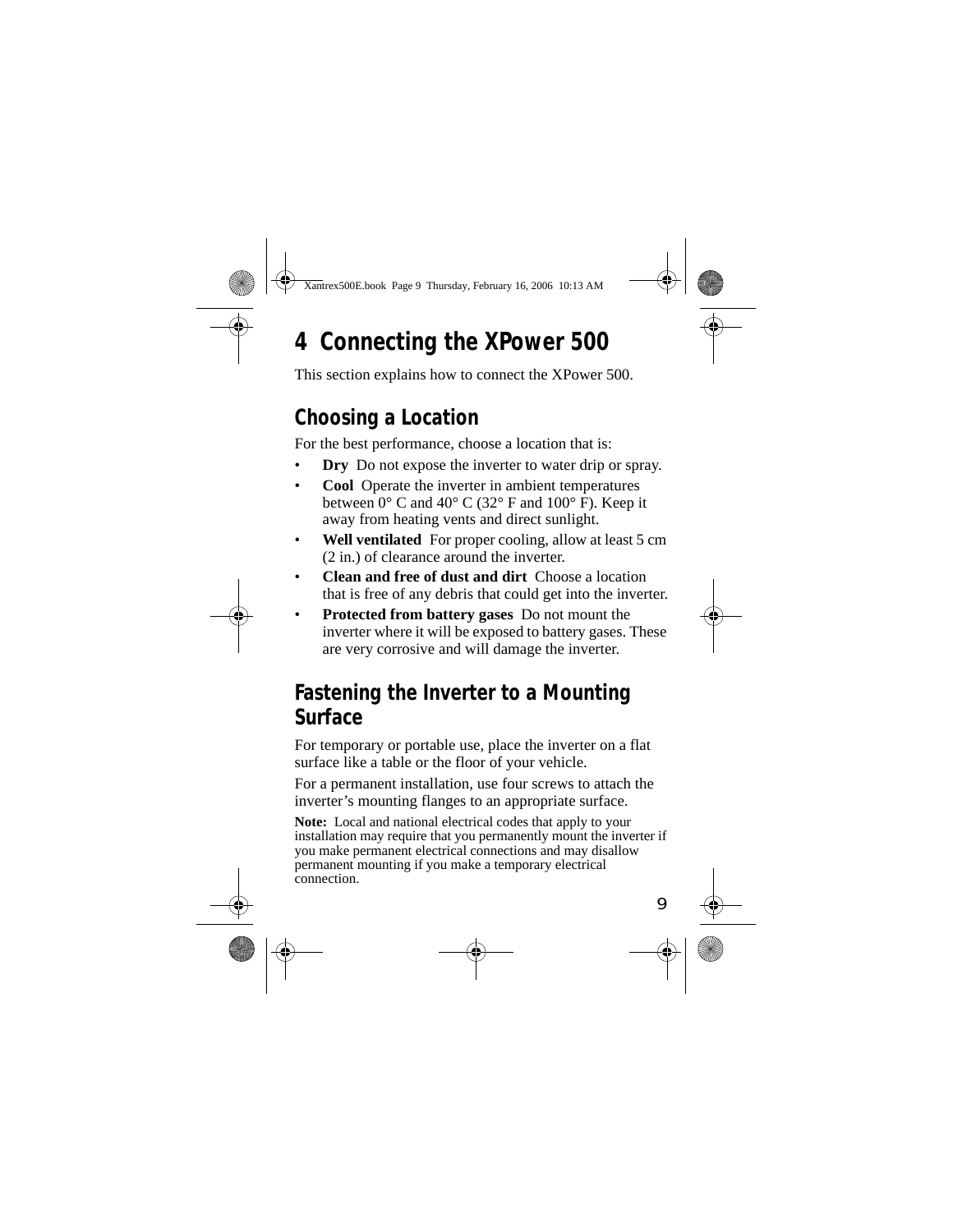# **Connecting the XPower 500 to DC Power**

#### **WARNING: Corrosive materials and energy hazard**

To reduce the risk of irritation and burns, wear protective eyewear and clothing when you work with batteries. Take special care to ensure that metal tools or personal objects like rings or watches do not contact the battery terminals.



The XPower 500 must only be operated with a nominal 12 volt battery. The inverter will not operate with a lower voltage battery. A higher voltage battery will damage the inverter.



#### **CAUTION: Damage to the XPower 500**

Reversing the positive and negative battery cables will damage the inverter and will void your warranty. When you connect the inverter to the battery, double check the connections. The red wire must be connected to the red  $(+)$  terminal on the inverter and the positive  $(+)$  terminal on the battery. The black wire must be connected to the black  $(-)$  terminal on the inverter and the negative  $(-)$ terminal on the battery.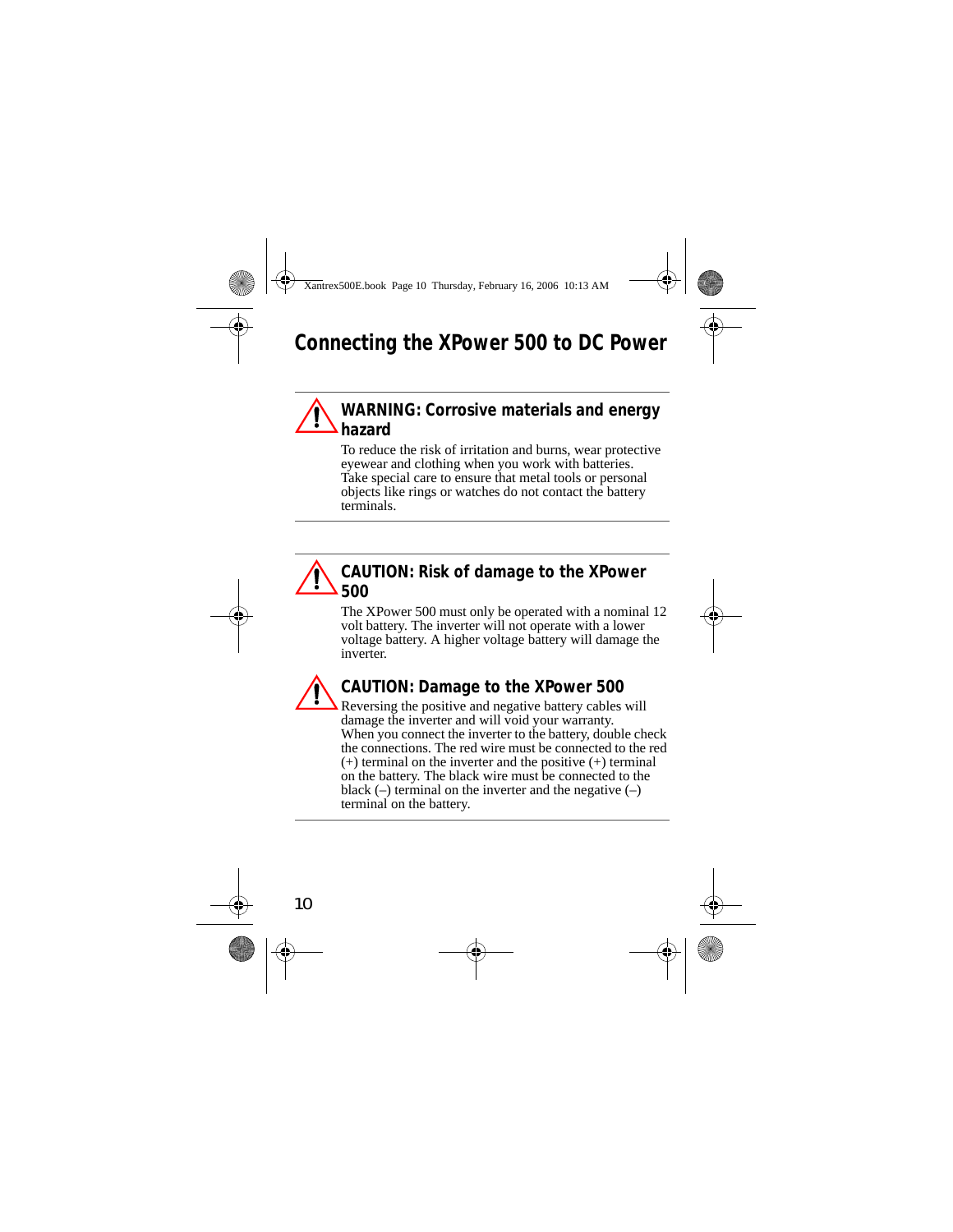You can make a temporary or a permanent connection between the inverter and the 12 volt DC power source.

- Use the battery clip wire assembly to make a temporary connection (page 12).
- Hardwire the inverter to the battery to make a permanent connection (page 14).

Refer to Figure 5 and Figure 6 when you connect the inverter.



**Figure 5** DC Panel on the XPower 500

1 Fan 2 Red (positive +) terminal 3 Black (negative  $-$ ) terminal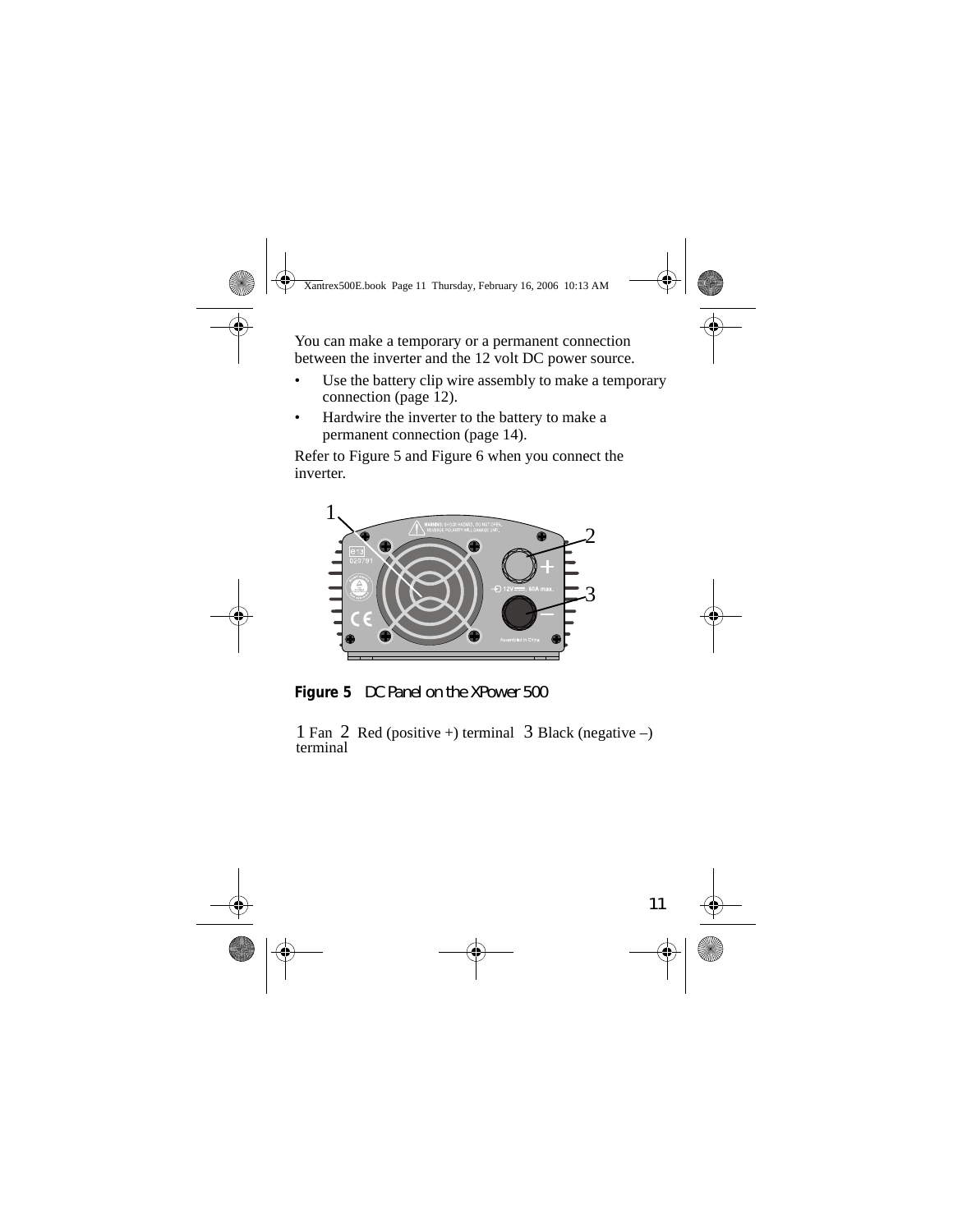#### **WARNING: Corrosive materials and energy hazard**

To reduce the risk of irritation and burns, wear protective eyewear and clothing when you work with batteries. Take special care to ensure that metal tools or personal objects like rings or watches do not contact the battery terminals.



#### **WARNING: Fire hazard**

The wires in most 12 volt sockets or power outlets are not large enough for loads greater than 150 watts: they will overheat and present a fire hazard.

For loads greater than 150 watts, connect the inverter directly to the battery and use appropriately sized wires like those in the battery clip wire assembly provided with the inverter.

### **CAUTION: Risk of damage to the XPower 500.**

Reversing the positive and negative battery cables will damage the inverter and void your warranty. When you connect the inverter to the battery, double check the connections. The red wire must be connected to the red (+) terminal on the inverter and the positive (+) terminal on the battery. The black wire must be connected to the black  $(-)$  terminal on the inverter and the negative  $(-)$ terminal on the battery.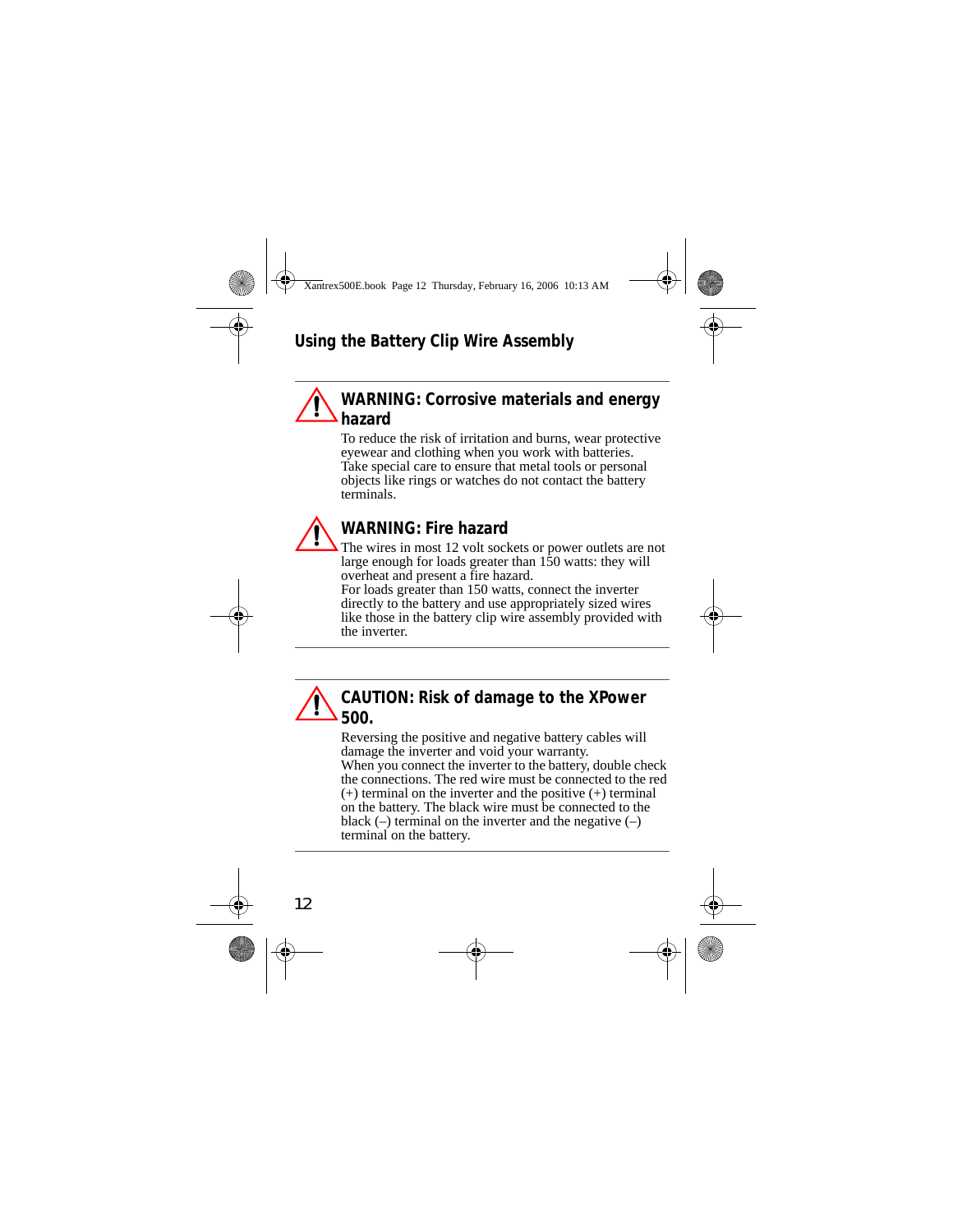To connect the inverter to a 12 volt battery using the battery clip wire assembly:

- 1. Remove the nuts from the DC terminals on the inverter.
- 2. Place the red ring connector on the red (positive  $+$ ) DC terminal, and then screw the red nut on until it is snug. Do not over tighten.
- 3. Attach the red clip to the red (positive  $+$ ) battery terminal.
- 4. Attach the black clip to the black (negative –) battery terminal.
- 5. Place the black ring connector on the black (negative –) DC terminal, and then screw the black nut on until it is snug. Do not over tighten.

**Note:** A spark may occur when you make this connection. This is normal.

- 6. Check that both clips are securely connected to the battery terminals. A loose connection will cause excessive voltage drop and may cause the cables to overheat. This could result in equipment damage or fire.
- 7. Turn on the On/Standby switch. The green PWR light comes on, and AC power is available at the outlet.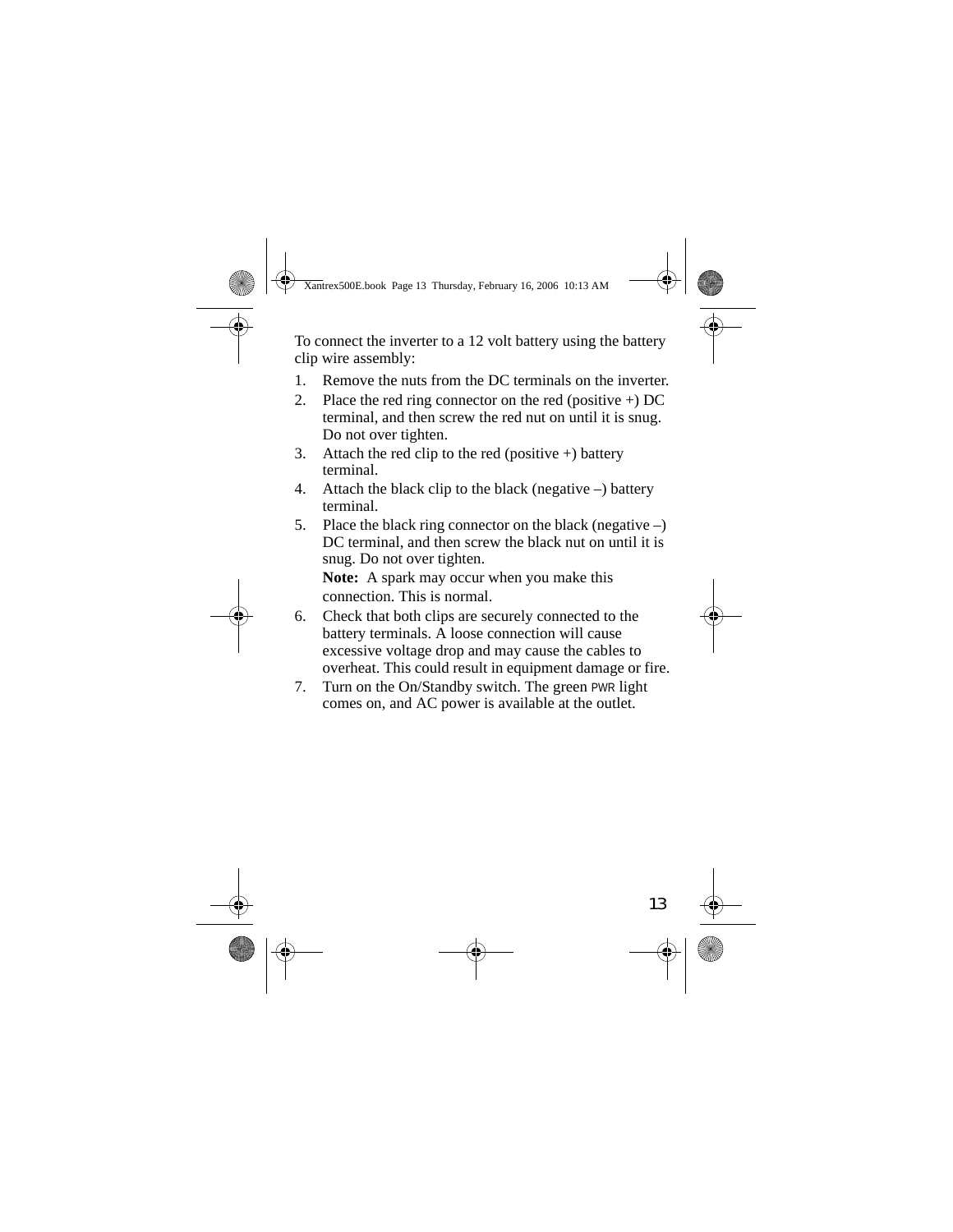#### **Hardwiring the Inverter to the Battery**

A hardwired installation is illustrated in Figure 6.





**Figure 6** Hardwiring the XPower 500 to a 12 Volt Battery

1 XPower 500 2 8.4mm2 (8 AWG) red wire from the positive inverter terminal to the positive battery terminal (via the fuse and switch)  $3\,80$  amp automotive fuse  $4\,12$  volt, 80 amp disconnect switch 5 12 volt battery 6 8.4mm2 (8 AWG) black wire from the negative inverter terminal to the negative battery terminal.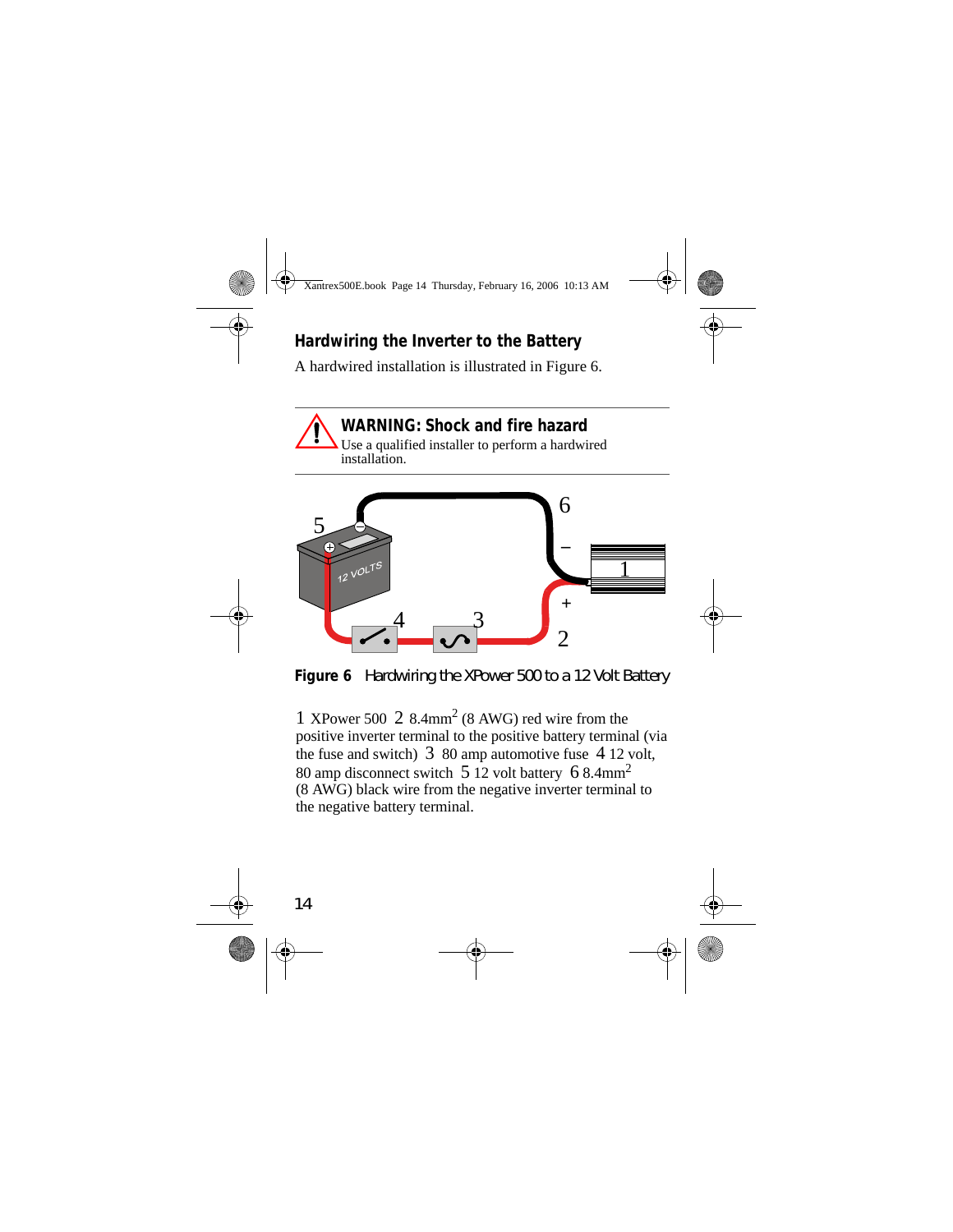To hardwire the inverter to a 12 volt battery:

- 1. Cut the clips off the cable clip wire assembly.
- 2. Using  $8.4$ mm<sup>2</sup> ( $8 \text{ AWG}$ ) wire or heavier, extend the power cord if you need to, to a maximum total length of 2 meters (6.5 feet) including the existing XPower 500 power cord length. Solder all connections and make sure they are properly insulated by using electrical tape or heat shrinkable tubing.
- 3. Install an 80 amp automotive fuse and a switch rated at 80 amps in the positive (red) wire, close to the end that will attach to the battery. See Figure 6. The switch lets you disconnect the DC power if you need to replace the in-line fuse. Solder and insulate the connections as detailed in Step 2 above.
- 4. Turn off the in-line switch.
- 5. Solder or crimp heavy-duty terminals to the battery end of the positive and negative wires. Use terminals that mate properly with the battery terminals or existing battery cable clamps.

**CAUTION: Damage to the XPower 500** Reversing the positive and negative battery cables will damage the inverter and will void your warranty. Before connecting the inverter to the battery, double check the connections: the red wire must be connected to the red terminal on the inverter and the positive (+) terminal on the battery; the black wire must be connected to the black terminal on the inverter and the negative (–) terminal on the battery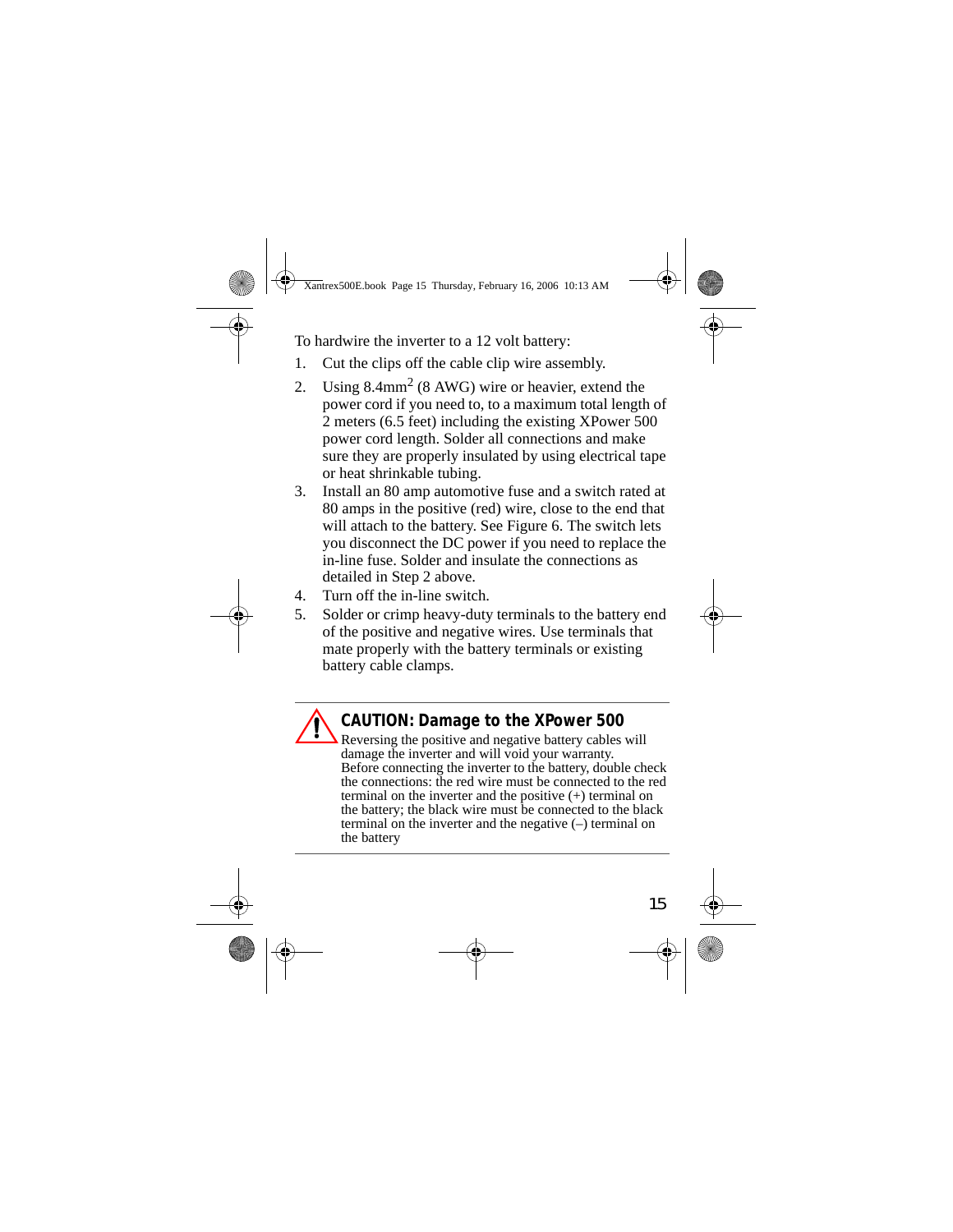- 6. Remove the nuts from the DC terminals on the inverter.
- 7. Place the red ring connector on the red (positive +) DC terminal on the inverter, and then screw the red nut on until it is snug. Do not over tighten.
- 8. Fasten the positive terminal (red wire) to the positive battery post.
- 9. Fasten the negative terminal (black wire) to the negative battery post.
- 10. Place the black ring connector on the black (negative –) DC terminal on the inverter, and then screw the black nut on until it is snug. Do not over tighten.
- 11. Turn on the in-line switch.
- 12. Turn on the inverter's On/Standby switch. The green PWR light comes on, and AC power is available at the outlet.

# **Disconnecting the Battery**

Before you disconnect the battery, turn off the AC load, and then turn off the in-line switch.

# **Replacing the In-Line Fuse**

If you need to replace the in-line fuse (Figure 6), turn off the in-line switch to disconnect the DC power.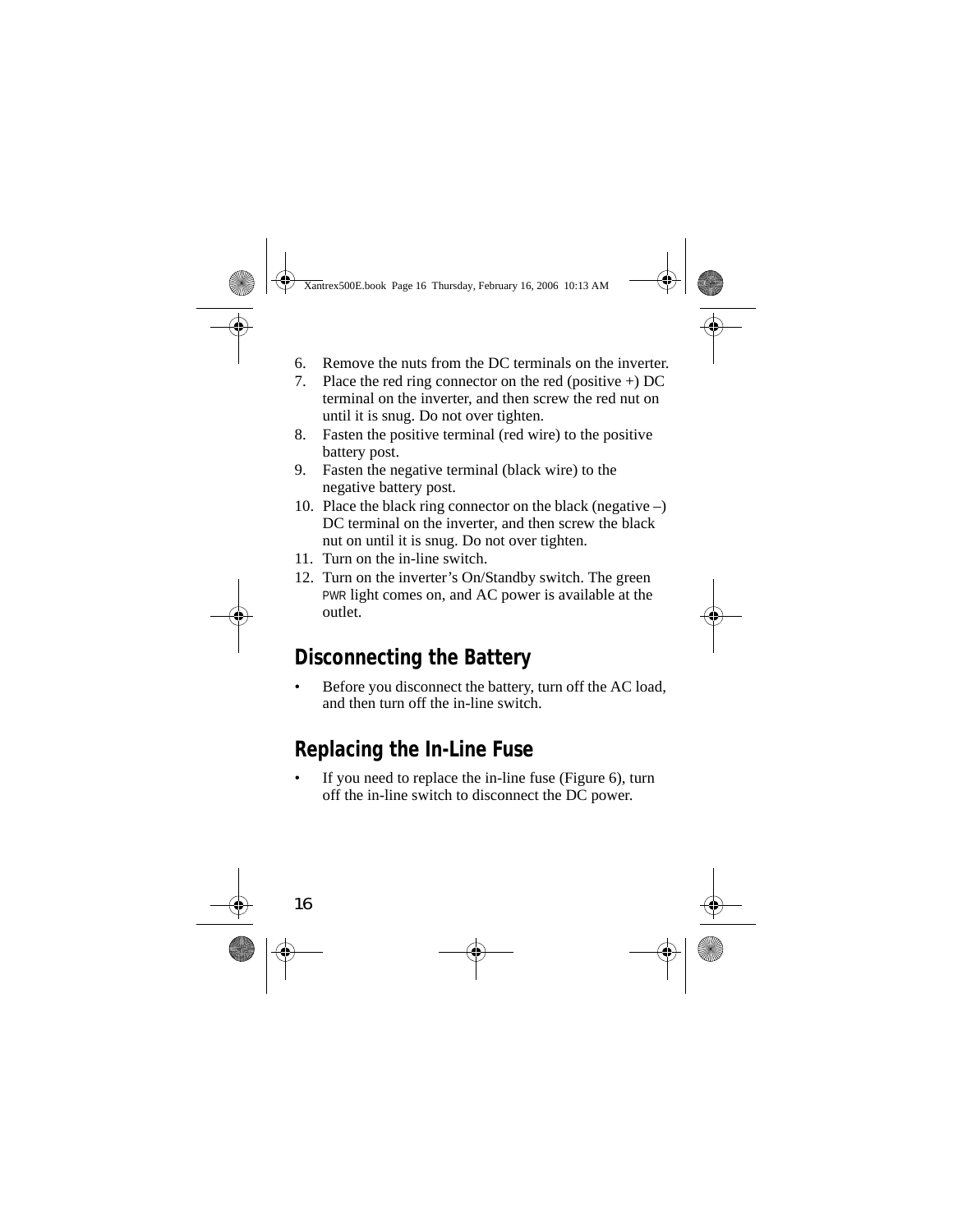# **5 Operating the XPower 500**

This section describes normal operation as well as several problems that could occur when you use the inverter. If you have a problem, see "Troubleshooting" on page 21.

#### **Operating Statuses**

**Normal Operation** When you connect the inverter to your vehicle's 12 volt source and turn on the On/ Standby switch, the green PWR light comes on, and AC power is available at the outlet.

The inverter shuts down automatically in response to low battery voltage, high battery voltage, AC overload, overheating, or a short in the AC output.

• **Low Battery Voltage Alarm and Shutdown** As the battery discharges, its voltage decreases.

When the inverter senses that the voltage at its DC input has dropped to 10.7 volts, it sounds an alarm. This gives you time to shut down computers or other sensitive devices. If you ignore the alarm, and the DC input drops to 10.0 volts, the inverter shuts down the AC load being operated. The PWR light stays on, the alarm stays on, and the  $\Lambda$ FAULT light comes on as well. The low battery voltage shutdown feature is designed to save the battery from excessive discharge, which can prevent you from starting your vehicle, or more seriously, damage the battery.

• **Possible shutdown when the vehicle's engine is started** The XPower 500 will operate while your vehicle's engine is running, but the normal voltage drop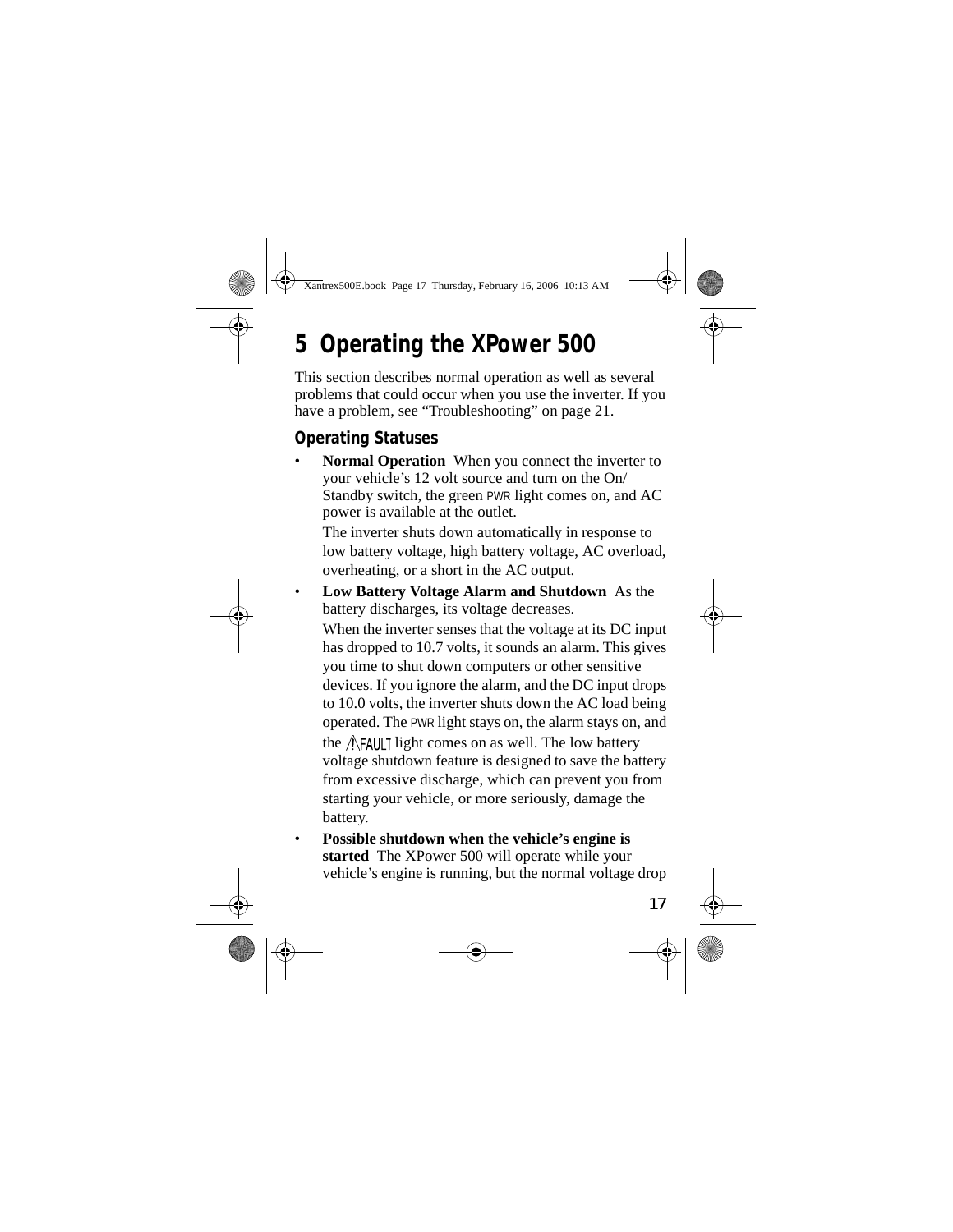that occurs when the engine starts may trigger a low voltage shutdown.

• **AC Overload Shutdown** If you connect an AC load rated higher than 500 watts or 2.2 amps or that draws excessive surge power, the XPower 500 shuts down. The PWR light stays on, and the  $\Lambda$ FAULT light comes on to indicate that the inverter is overloaded.

**Note: High startup surge requirements** The power, or "wattage" rating of an AC load is the average amount of power it uses. When they are first turned on, many AC loads consume more power than their continuous power rating. TVs, monitors, and electric motors are examples of loads that have high surge requirements at start up. Although the XPower 500 can supply momentary surge power to 1000 watts, some products rated less than 500 watts can exceed its surge capabilities and trigger the AC overload shutdown feature. (See page 21 for troubleshooting procedures.)

- **High Battery Voltage Shutdown** If a defective battery charging system causes the battery voltage to rise to dangerously high levels, the inverter shuts down automatically. The PWR light stays on, and the  $\Lambda$ FAULT light comes on.
- **High Temperature Shutdown** If the inverter exceeds its safe operating temperature because of insufficient ventilation or a high-temperature environment, it sounds an alarm and shuts down automatically. The PWR light stays on, and the  $\Lambda$ FAULT light comes on. When the inverter has cooled sufficiently, it restarts automatically.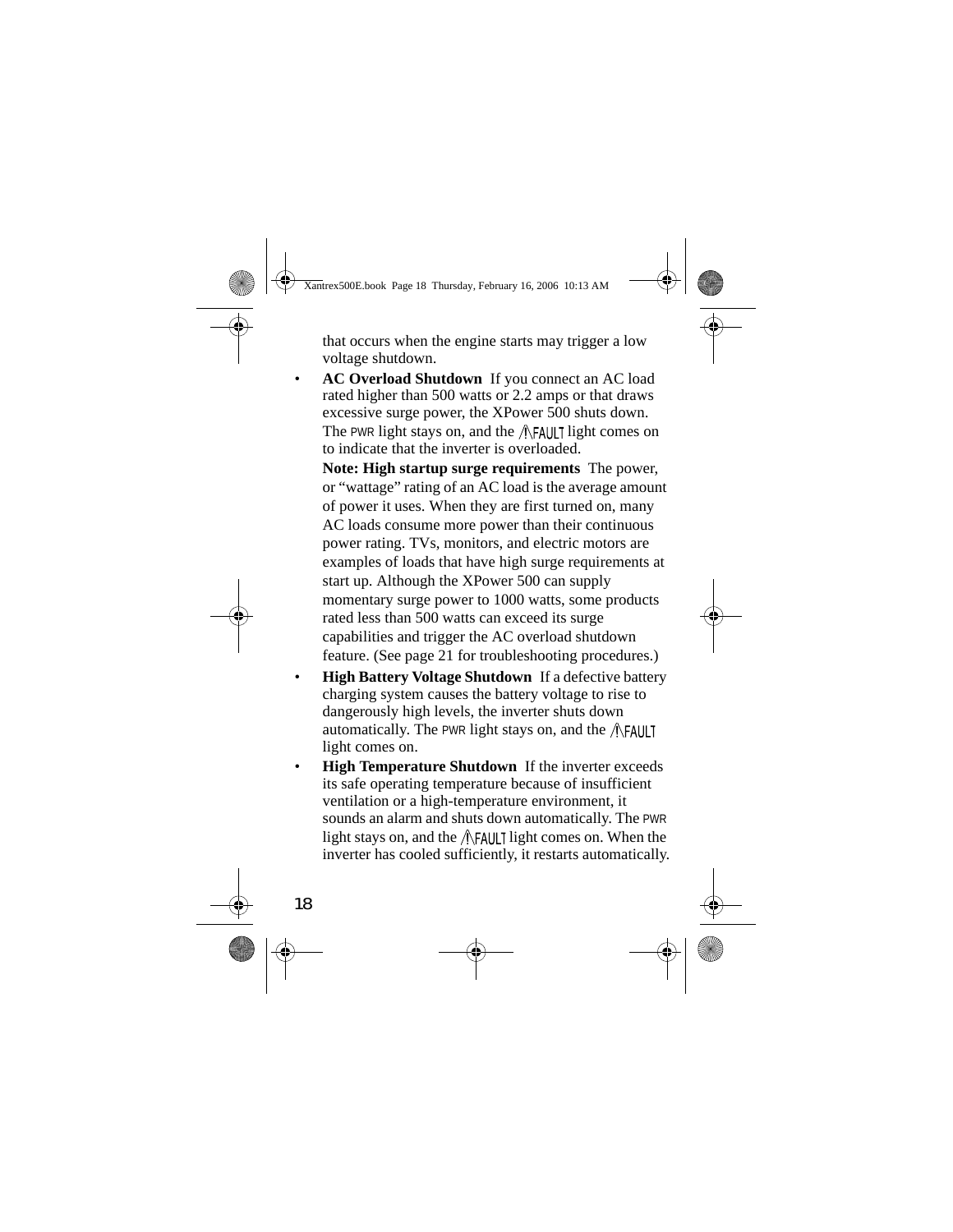#### **Interference With Electronic Equipment**

Most AC products operate with the XPower 500 as they would with household AC power with the following exceptions.

**Buzzing Sound** Some inexpensive stereo systems and "boom boxes" have inadequate internal power supply filtering and buzz slightly when powered by the XPower 500. The best solution is to have an audio system with a good quality filter.

**Television Interference** The XPower 500 is shielded to minimize its interference with TV signals. If TV signals are weak, you may see the interference in the form of lines scrolling across the screen. Try one of these suggestions to minimize or eliminate the problem:

- Adjust the orientation of the inverter, TV, antenna, and cables.
- Maximize TV signal strength by using a better antenna, and use shielded antenna cable where possible.
- Try a different TV. Different models vary considerably in their susceptibility to interference.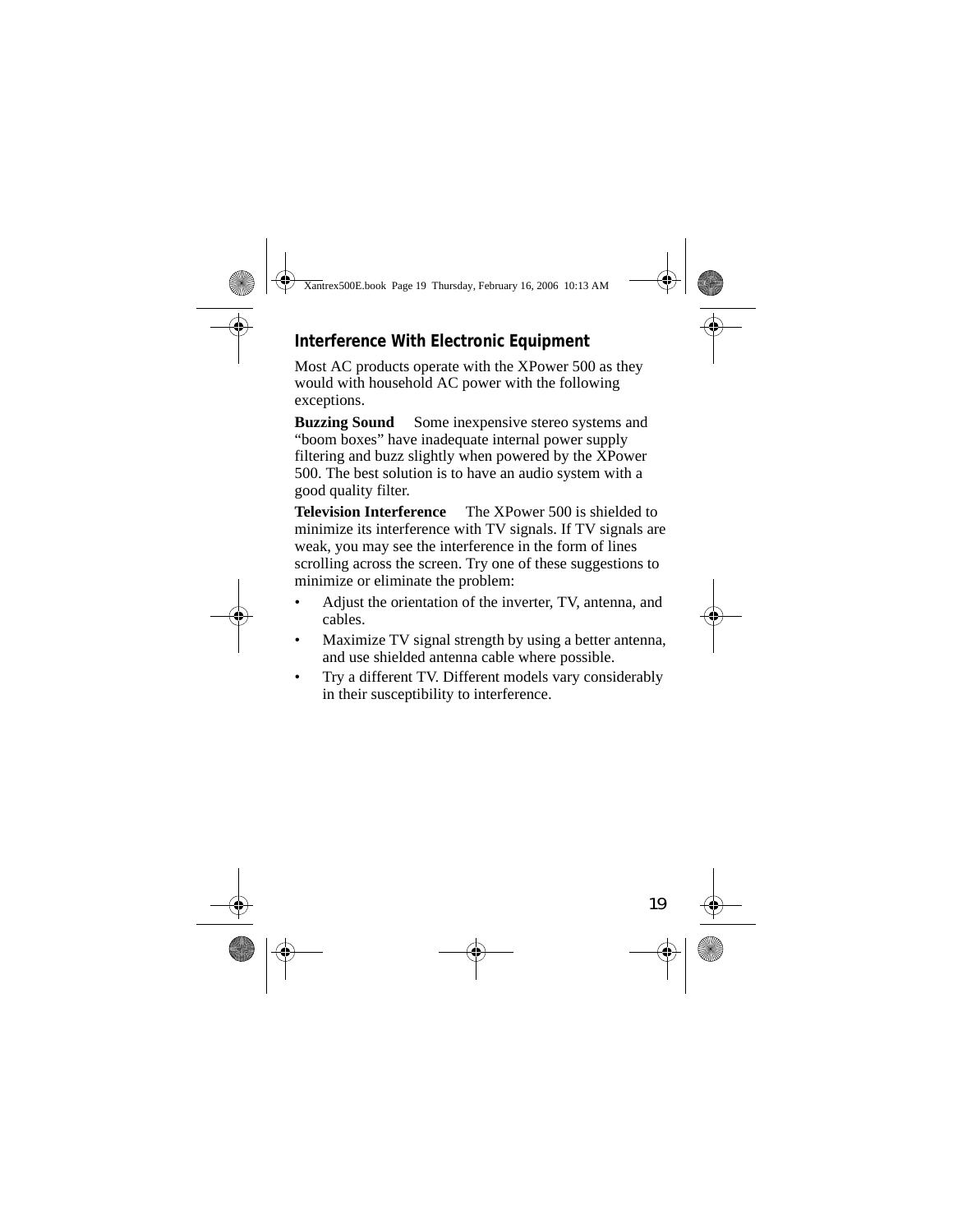# **6 Battery Operating Time**

The battery operating time of the XPower 500 depends on the charge level of the battery, battery capacity, and the amount of power drawn by the particular AC load. With a typical vehicle battery and a 300 watt load, you can expect one or more hours of operating time.

To preserve the battery:

• Do not allow your vehicle battery to become deeply discharged. A vehicle battery (starting battery) is not designed to be deeply discharged, and repeated deep discharge/charge cycles will shorten its life.

When you use a vehicle battery as a power source, start the vehicle every hour or two and run it until you have partially recharged the battery.

- Do not leave the XPower 500 on for more than a week if you do not have an AC load connected to it. The inverter draws less than 0.3 amps with the On/ Standby switch on and no load connected, but that will eventually discharge the battery.
- When the XPower 500 is not in use, do one of the following:
	- Disconnect the DC cable clips from the battery.
	- Turn off the in-line switch if the inverter is hardwired to the battery.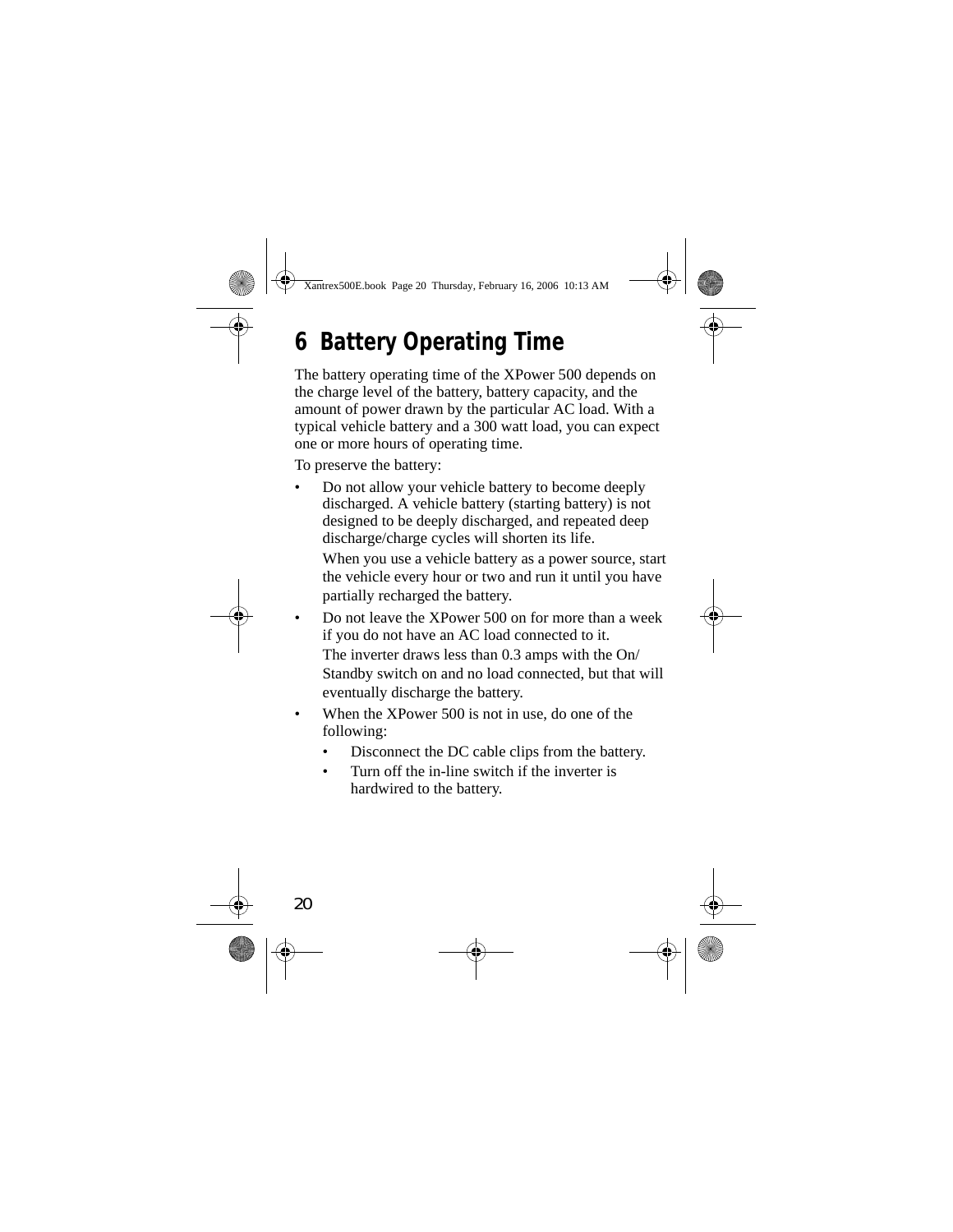# **7 Troubleshooting**



#### **WARNING: Shock hazard**

Do not open the inverter or attempt to service it yourself. Refer all service to qualified personnel.

This section describes problems you could encounter, as well as symptoms, possible causes, and various remedies.

The AC load will not operate; red  $\Lambda$ FAULT light is on. **Symptom** An AC load is plugged in or turned on, operates for one to ten seconds, and then shuts down.

| Possible cause               | Suggested remedy                 |
|------------------------------|----------------------------------|
| The AC load is rated at more | Use an AC load with a power      |
| than 500 watts; an overload  | rating less than 500 watts (2.2) |
| shutdown has occurred.       | amps).                           |
| The AC load is rated at less | The AC load exceeds the          |
| than 500 watts, but a high   | inverter's surge capability. Use |
| starting surge has caused an | a load with a starting surge     |
| overload shutdown.           | power within its capability.     |

**Symptom** The AC load does not operate. The  $\Lambda$ FAULT light comes on when the inverter is turned on or when the AC load is turned on or plugged in. The alarm may sound.

| Possible cause             | Suggested remedy      |
|----------------------------|-----------------------|
| The battery is discharged. | Recharge the battery. |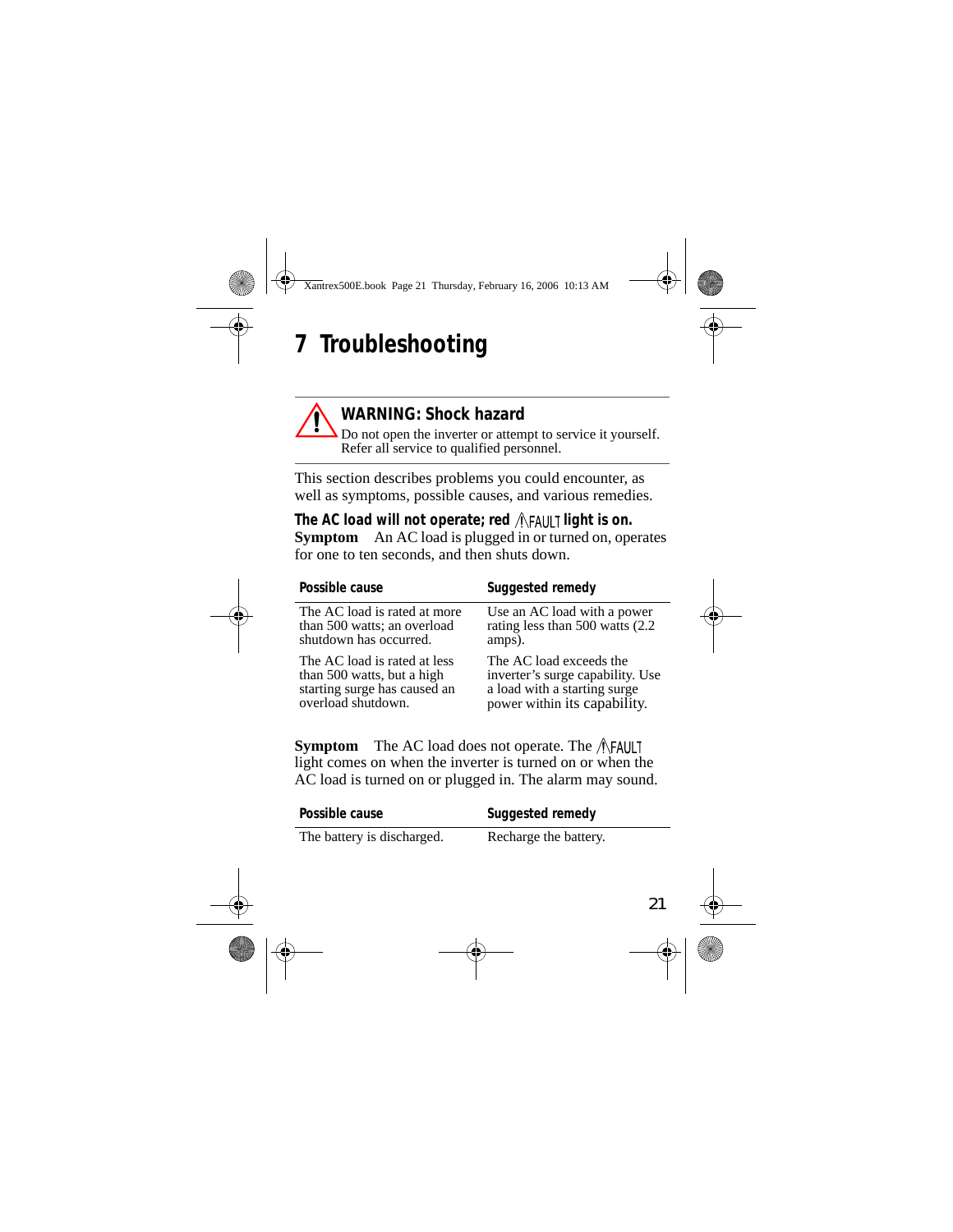**Possible cause Suggested remedy** 

The battery voltage is excessive.

Check the charging system.

**Symptom** The AC load runs for more than one minute, the alarm sounds, and the  $\Lambda$ FAULT light comes on. The inverter is warm or hot to touch. The alarm may sound.

| Possible cause                                                                                    | Suggested remedy                                                                                                                                          |
|---------------------------------------------------------------------------------------------------|-----------------------------------------------------------------------------------------------------------------------------------------------------------|
| Poor ventilation or a high-<br>temperature environment has<br>caused the inverter to<br>overheat. | Ensure that ventilation is not<br>restricted around the inverter.<br>The inverter will turn on again<br>automatically when it has<br>cooled sufficiently. |

**The AC load will not operate; no inverter lights are on. Symptom** The inverter has been connected to the 12 volt battery and the battery is charged, but the inverter does not work.

| Possible cause                                                               | Suggested remedy                                                                                                                                                                                      |
|------------------------------------------------------------------------------|-------------------------------------------------------------------------------------------------------------------------------------------------------------------------------------------------------|
| The inverter could have been<br>connected with reverse DC<br>input polarity. | The inverter has probably been<br>damaged. Have it repaired.<br>Damage caused by reverse<br>polarity is not covered by the<br>warranty. Instructions for<br>returning the inverter are on<br>page 32. |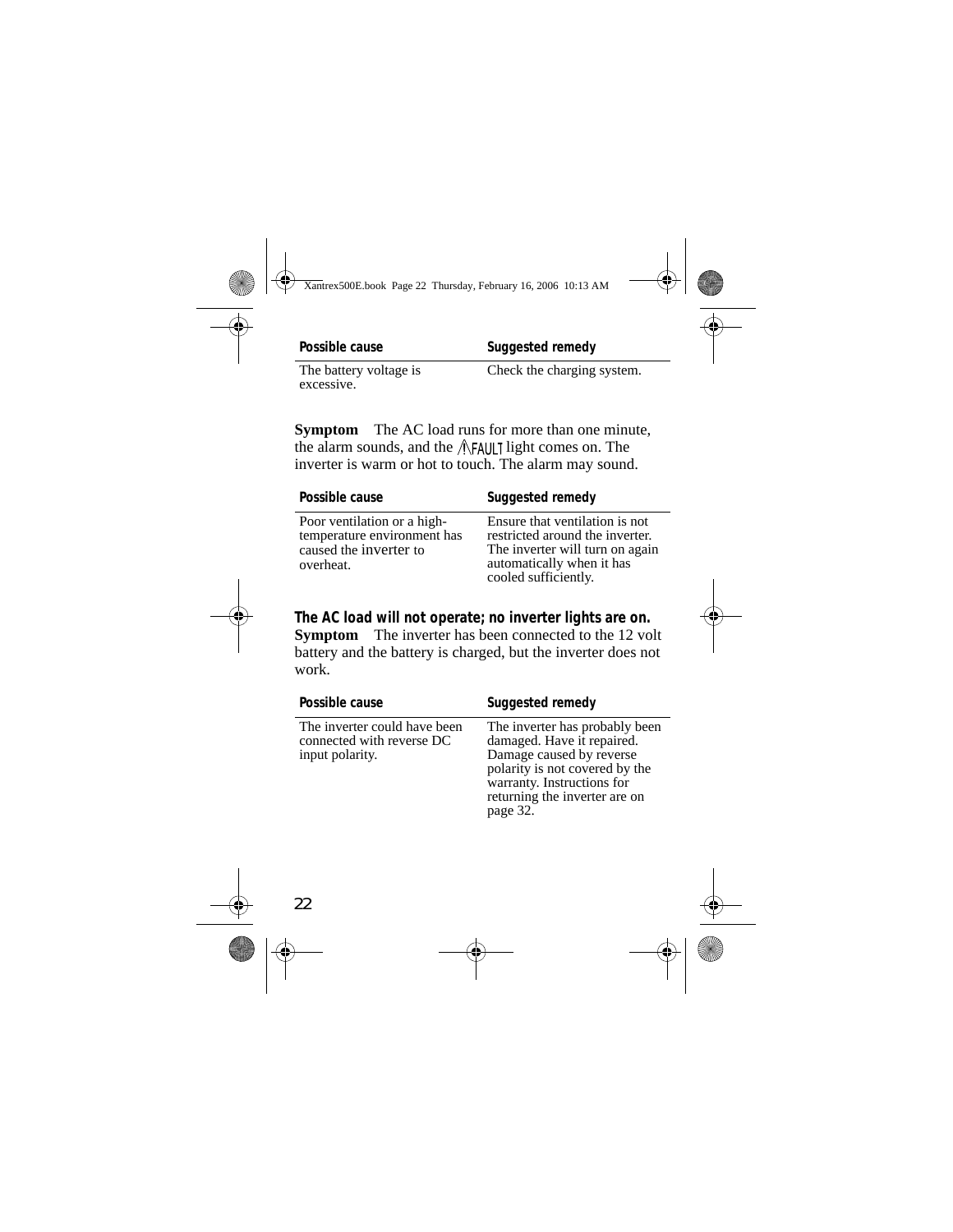**Measured inverter output voltage is too low. Symptom** The AC voltmeter reading is 5 to 15 volts too low.

| Possible cause                                                                           | Suggested remedy                                                                                                                                        |
|------------------------------------------------------------------------------------------|---------------------------------------------------------------------------------------------------------------------------------------------------------|
| A standard "average-reading"<br>AC voltmeter has been used to<br>measure output voltage. | For accuracy, the XPower 500<br>modified sine wave output<br>needs to be measured with a<br>"true RMS" voltmeter, like a<br>Fluke 87 series multimeter. |
| The battery voltage is too low.                                                          | Recharge the battery.                                                                                                                                   |

**Battery operating time is less than expected. Symptom** The inverter runs for a while, and then the  $\Lambda$ FAULT light comes on. The inverter is cool or warm to touch.

| Possible cause                                                            | Suggested remedy                          |
|---------------------------------------------------------------------------|-------------------------------------------|
| The battery is old or defective. Replace the battery.                     |                                           |
| The battery is not being charged Have a qualified technician<br>properly. | check the vehicle's electrical<br>system. |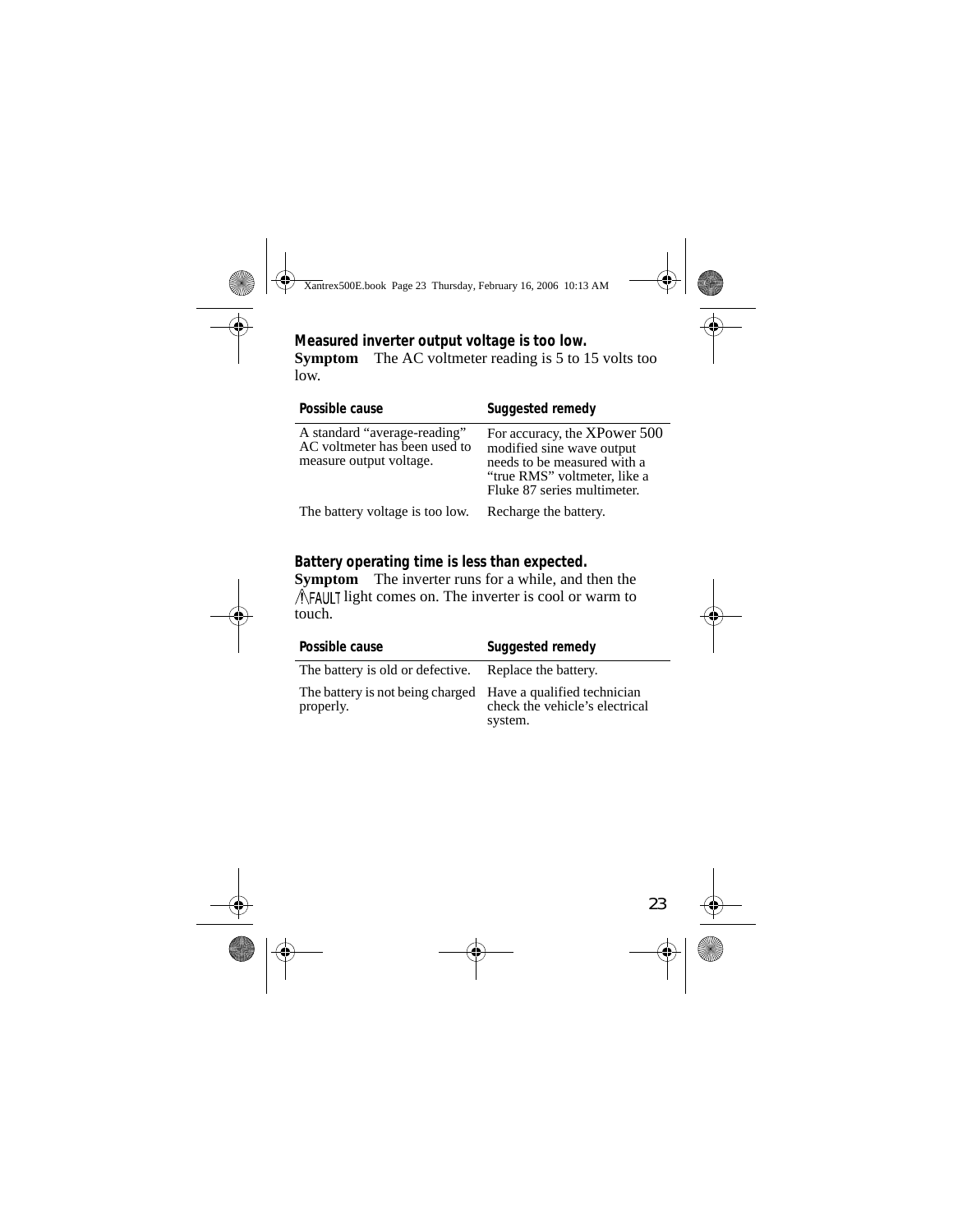# **8 Specifications**

Specifications may change without notice.

## **Electrical**

| AC receptacles                                                         | 1                                           |
|------------------------------------------------------------------------|---------------------------------------------|
| AC output voltage                                                      | 230 volts AC RMS $+5\%$                     |
| AC output frequency                                                    | $50 + 3$ Hz                                 |
| AC output waveform                                                     | Modified Sine Wave                          |
| Maximum continuous AC output<br>power                                  | 500 watts                                   |
| Maximum AC output surge power                                          | $1000$ watts                                |
| DC input voltage range                                                 | $10-15$ volts DC                            |
| Battery drain with no AC load (at<br>12V input) and inverter switch on | $0.30 \text{ amps}$                         |
| Efficiency (optimal)                                                   | 90%                                         |
| Ambient operating temperature<br>range                                 | $0^{\circ}$ C-40° C (32° F-105° F)          |
| Low battery voltage alarm                                              | $10.7$ volts DC                             |
| Low battery voltage shutdown                                           | $10.0$ volts DC                             |
| High battery voltage shutdown                                          | 15.0 volts DC                               |
| Over-temperature shutdown                                              | Automatic shutdown and<br>automatic restart |
| Overload shutdown                                                      | Automatic shutdown and<br>automatic restart |
| <b>Internal Fuse</b>                                                   | $2 \times 30$ amps                          |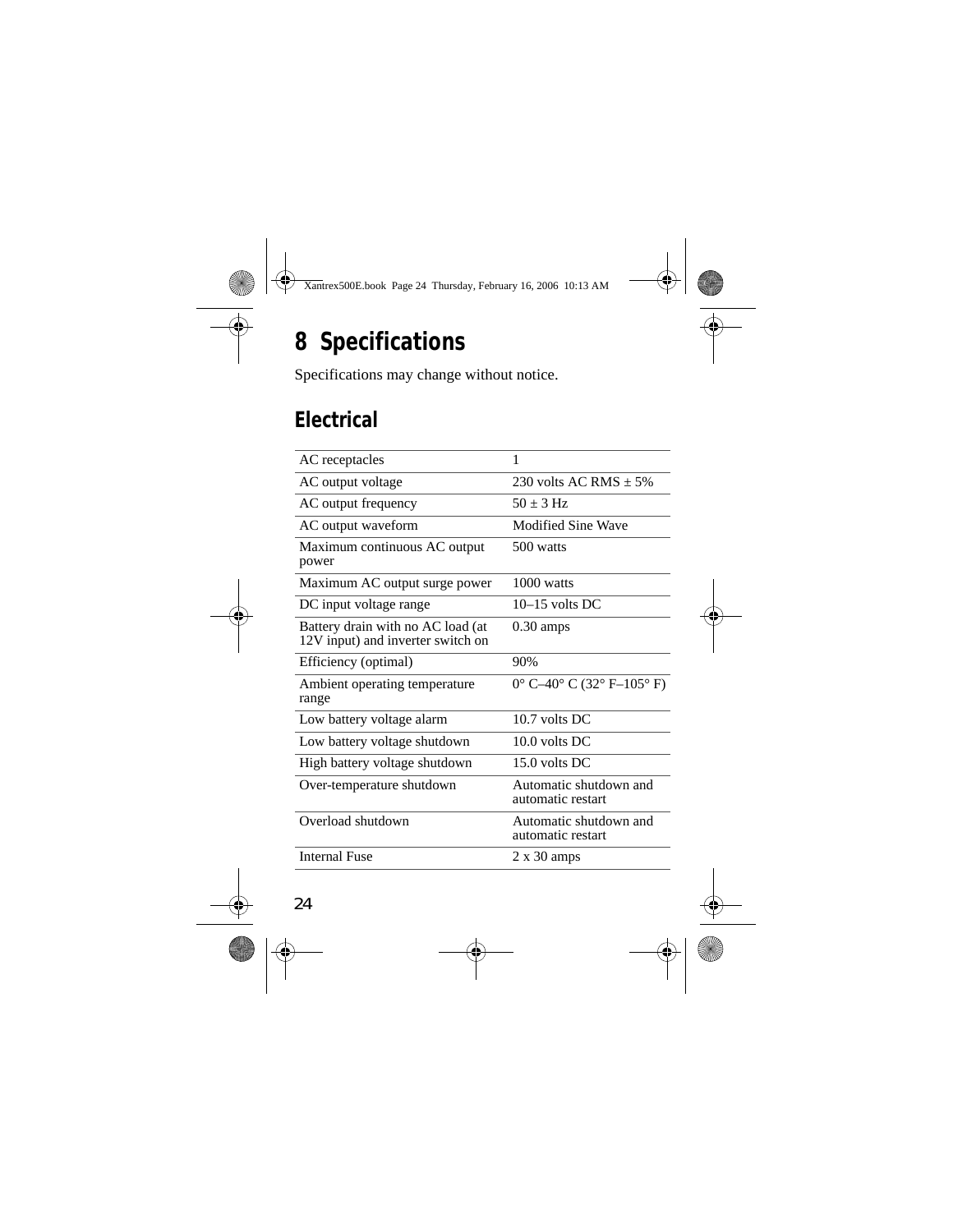# **Physical**

| Dimensions $(L x W x H)$ | $240$ mm x $112$ mm x 66mm<br>$(9.5 \text{ in. x } 4.4 \text{ in. x } 2.6 \text{ in.})$ |
|--------------------------|-----------------------------------------------------------------------------------------|
| Weight                   | $1.2$ Kg $(2.6$ lb.)                                                                    |

# **Regulatory**

| <b>CE</b> Mark | Low Voltage Directive                                                                    |
|----------------|------------------------------------------------------------------------------------------|
| e Mark         | <b>Automotive EMC Directive</b>                                                          |
|                | TUV/Type Approved Certified to EN60950                                                   |
| Environmental  | Complies with the EU's "Restriction of<br>Hazardous Substances" Directive 2002/<br>95/EC |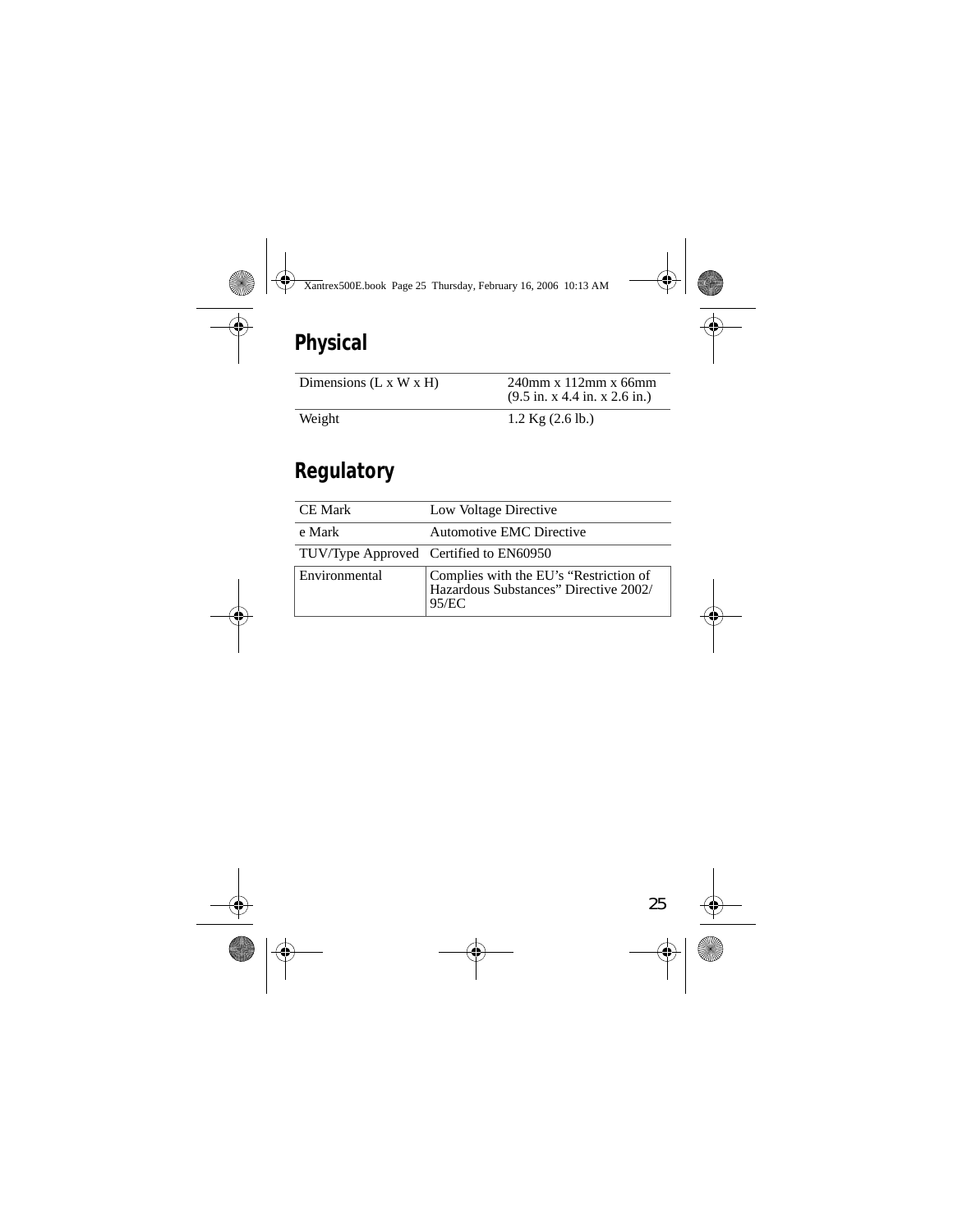# **Product Recycling**



Do not dispose of this product with general household waste!

Electrical appliances marked with the symbol shown must be professionally treated to recover, reuse, and recycle materials, in order to reduce negative environmental impact. When the product is no longer usable, the consumer is legally obligated to ensure that it is collected separately under the local electronics recycling and treatment scheme. See www.xantrex.com.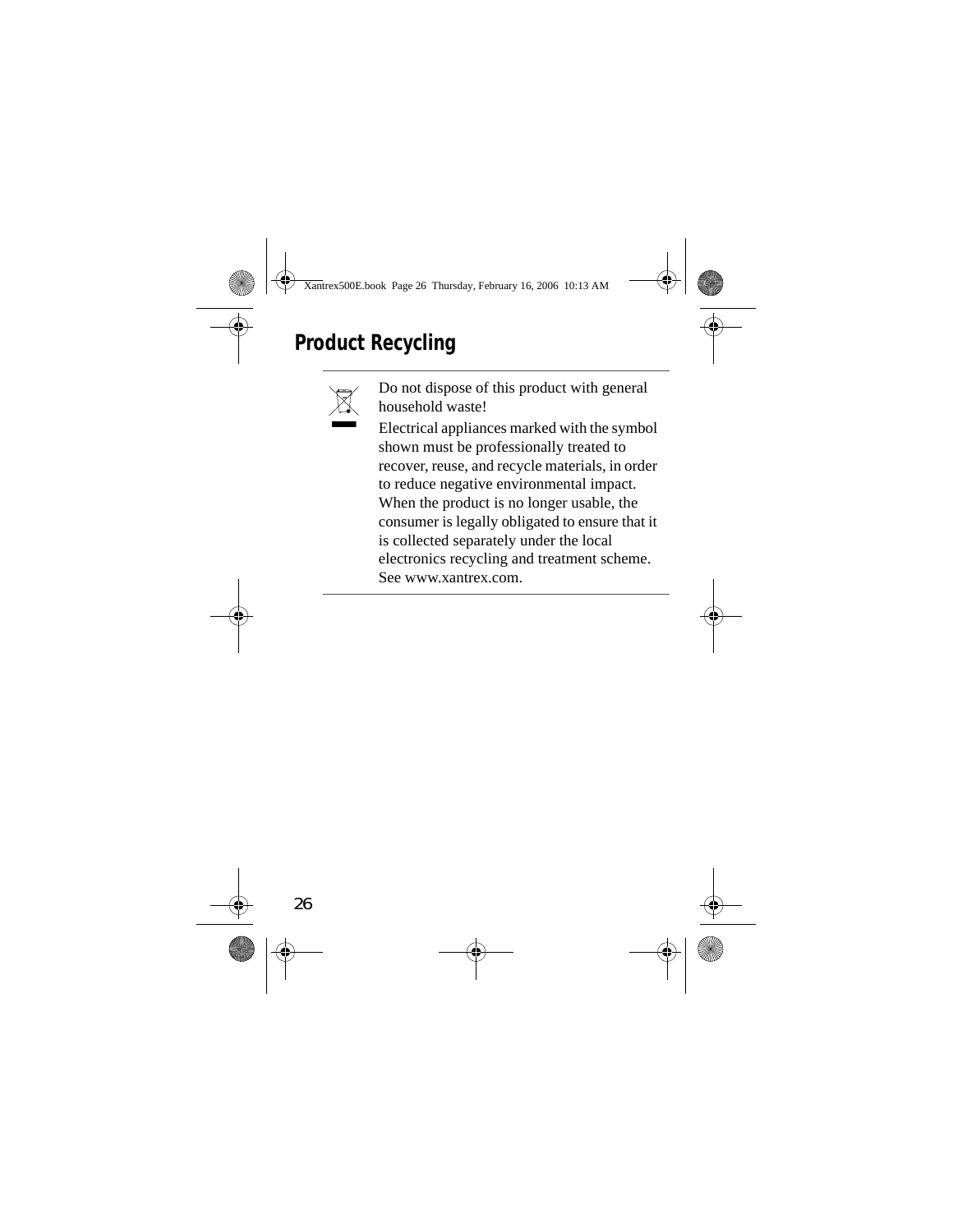# **9 Limited Warranty**

### **Warranty**

**What does this warranty cover?** This Limited Warranty is provided by Xantrex Technology, Inc. ("Xantrex") and covers defects in workmanship and materials in your XPower Inverter 500. This warranty period lasts for twenty-four (24) months from the date of purchase at the point of sale to you, the original end user customer. You require proof of purchase to make warranty claims.

This Limited Warranty is transferable to subsequent owners but only for the unexpired portion of the Warranty Period. Subsequent owners also require proof of purchase.

**What will Xantrex do?** Xantrex will, at its option, repair or replace the defective product free of charge, provided that you notify Xantrex of the product defect within the Warranty Period, and provided that Xantrex through inspection establishes the existence of such a defect and that it is covered by this Limited Warranty.

Xantrex will, at its option, use new and/or reconditioned parts in performing warranty repair and building replacement products. Xantrex reserves the right to use parts or products of original or improved design in the repair or replacement. If Xantrex repairs or replaces a product, its warranty continues for the remaining portion of the original Warranty Period or 90 days from the date of the return shipment to the customer, whichever is greater. All replaced products and all parts removed from repaired products become the property of Xantrex.

Xantrex covers both parts and labor necessary to repair the product, and return shipment to the customer via a Xantrex-selected nonexpedited surface freight within the contiguous United States and Canada. Alaska and Hawaii are excluded. Contact Xantrex Customer Service for details on freight policy for return shipments outside of the contiguous United States and Canada.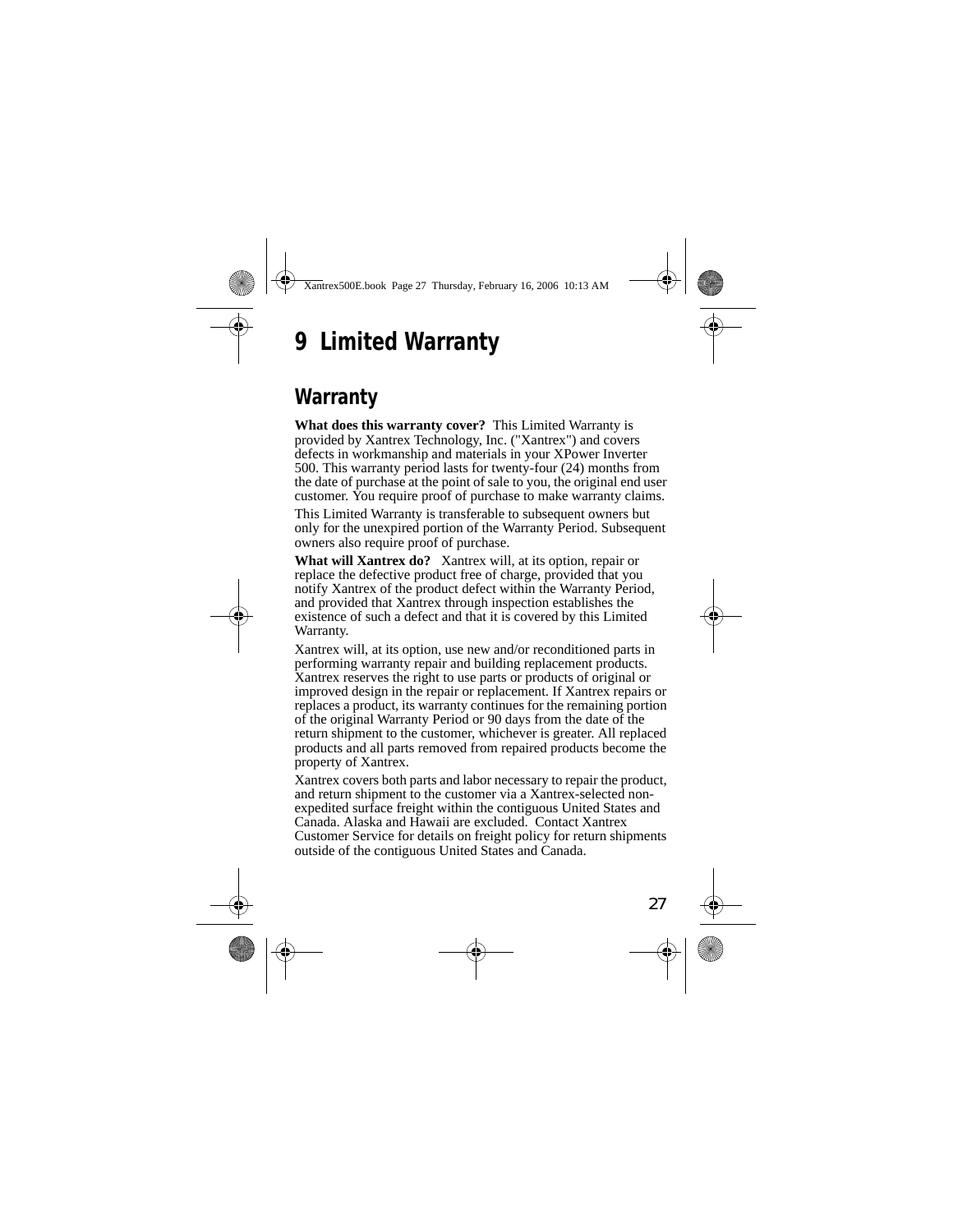**How do you get service?** If your product requires troubleshooting or warranty service, contact your merchant. If you are unable to contact your merchant, or the merchant is unable to provide service, contact Xantrex directly at:

|        | Telephone: 1 360 925 5097 (direct) |
|--------|------------------------------------|
| Fax:   | 1 360 925 5143 (direct)            |
| Email: | customerservice@xantrex.com        |

Direct returns may be performed according to the Xantrex Return Material Authorization Policy described in your product manual. For some products, Xantrex maintains a network of regional Authorized Service Centers. Call Xantrex or check our website to see if your product can be repaired at one of these facilities.

**What proof of purchase is required?** In any warranty claim, dated proof of purchase must accompany the product and the product must not have been disassembled or modified without prior written authorization by Xantrex.

Proof of purchase may be in any one of the following forms:

- The dated purchase receipt from the original purchase of the product at point of sale to the end user, or
- The dated dealer invoice or purchase receipt showing original equipment manufacturer (OEM) status, or
- The dated invoice or purchase receipt showing the product exchanged under warranty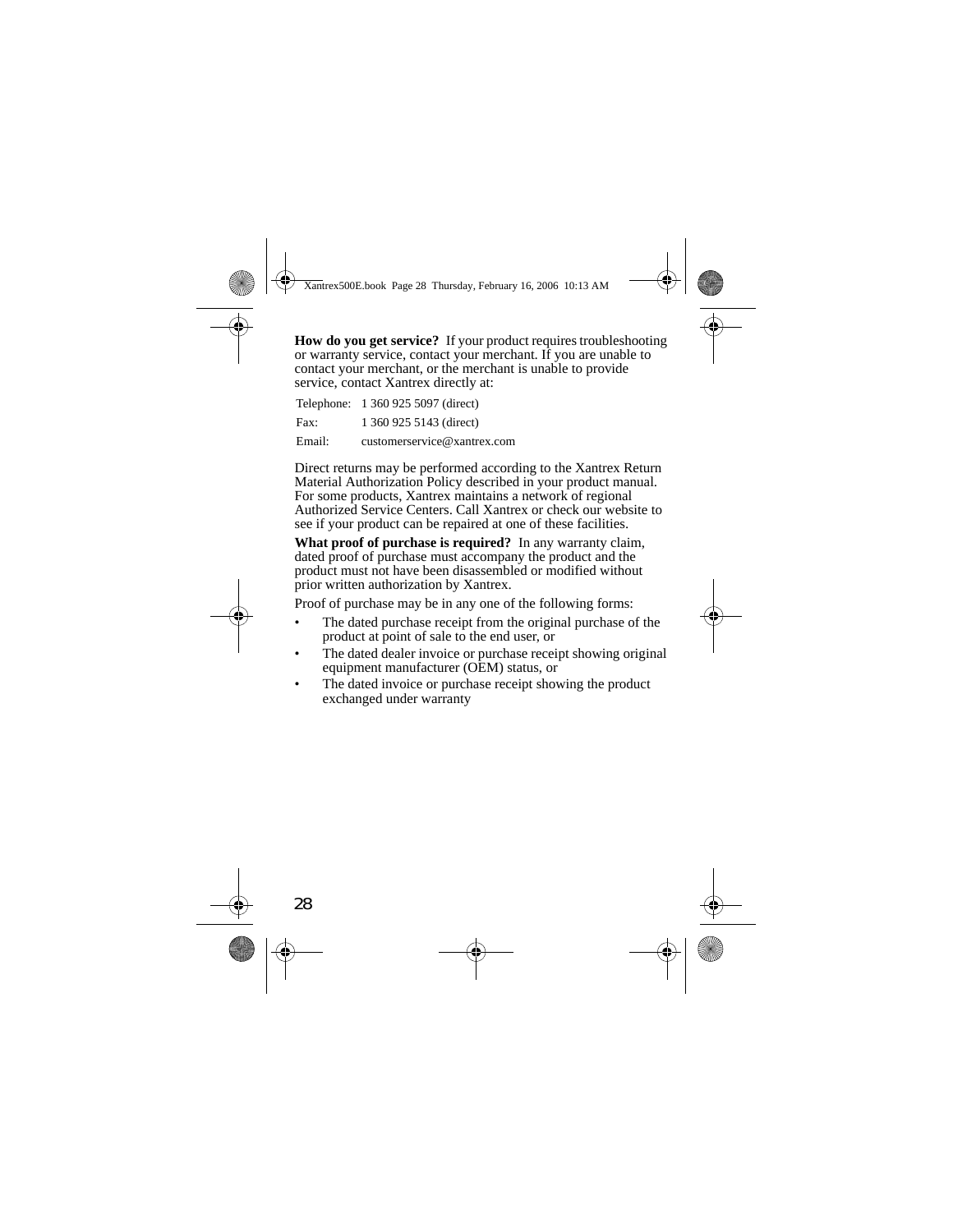**What does this warranty not cover?** This Limited Warranty does not cover normal wear and tear of the product or costs related to the removal, installation, or troubleshooting of the customer's electrical systems. This warranty does not apply to and Xantrex will not be responsible for any defect in or damage to:

- a) the product if it has been misused, neglected, improperly installed, physically damaged or altered, either internally or externally, or damaged from improper use or use in an unsuitable environment;
- b) the product if it has been subjected to fire, water, generalized corrosion, biological infestations, or input voltage that creates operating conditions beyond the maximum or minimum limits listed in the Xantrex product specifications including high input voltage from generators and lightning strikes;
- c) the product if repairs have been done to it other than by Xantrex or its authorized service centers (hereafter "ASCs");
- d) the product if it is used as a component part of a product expressly warranted by another manufacturer;
- e) the product if its original identification (trade-mark, serial number) markings have been defaced, altered, or removed.

# **Disclaimer**

#### **Product**

THIS LIMITED WARRANTY IS THE SOLE AND EXCLUSIVE WARRANTY PROVIDED BY XANTREX IN CONNECTION WITH YOUR XANTREX PRODUCT AND IS, WHERE PERMITTED BY LAW, IN LIEU OF ALL OTHER WARRANTIES, CONDITIONS, GUARANTEES, REPRESENTATIONS, OBLIGATIONS AND LIABILITIES, EXPRESS OR IMPLIED, STATUTORY OR OTHERWISE IN CONNECTION WITH THE PRODUCT, HOWEVER ARISING (WHETHER BY CONTRACT, TORT, NEGLIGENCE, PRINCIPLES OF MANUFACTURER'S LIABILITY, OPERATION OF LAW, CONDUCT, STATEMENT OR OTHERWISE), INCLUDING WITHOUT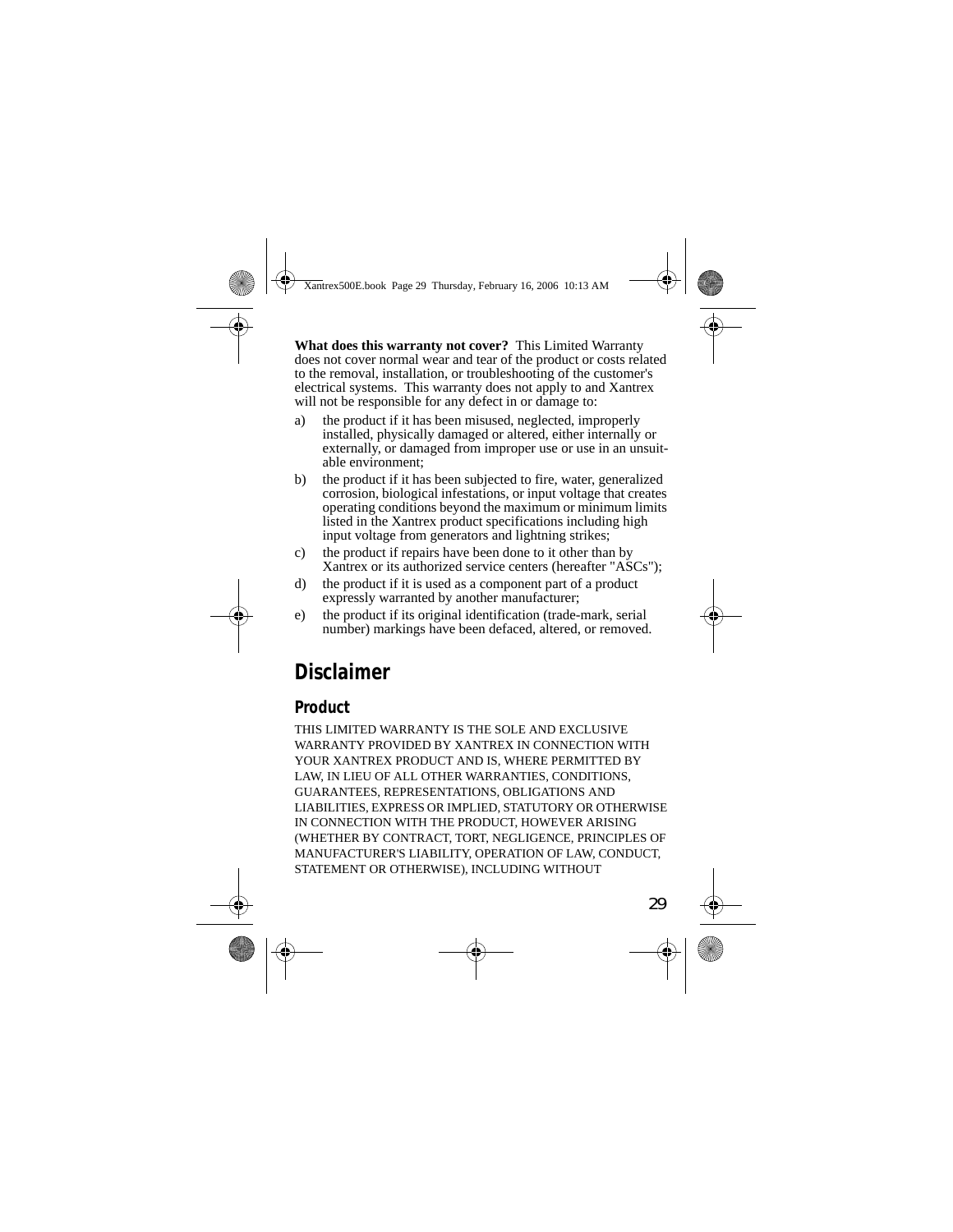RESTRICTION ANY IMPLIED WARRANTY OR CONDITION OF QUALITY, MERCHANTABILITY OR FITNESS FOR A PARTICULAR PURPOSE. ANY IMPLIED WARRANTY OF MERCHANTABILITY OR FITNESS FOR A PARTICULAR PURPOSE TO THE EXTENT REQUIRED UNDER APPLICABLE LAW TO APPLY TO THE PRODUCT SHALL BE LIMITED IN DURATION TO THE PERIOD STIPULATED UNDER THIS LIMITED WARRANTY.

IN NO EVENT WILL XANTREX BE LIABLE FOR ANY SPECIAL, DIRECT, INDIRECT, INCIDENTAL OR CONSEQUENTIAL DAMAGES, LOSSES, COSTS OR EXPENSES HOWEVER ARISING WHETHER IN CONTRACT OR TORT INCLUDING WITHOUT RESTRICTION ANY ECONOMIC LOSSES OF ANY KIND, ANY LOSS OR DAMAGE TO PROPERTY, ANY PERSONAL INJURY, ANY DAMAGE OR INJURY ARISING FROM OR AS A RESULT OF MISUSE OR ABUSE, OR THE INCORRECT INSTALLATION, INTEGRATION OR OPERATION OF THE PRODUCT.

#### **Exclusions**

If this product is a consumer product, federal law does not allow an exclusion of implied warranties. To the extent you are entitled to implied warranties under federal law, to the extent permitted by applicable law they are limited to the duration of this Limited Warranty. Some states and provinces do not allow limitations or exclusions on implied warranties or on the duration of an implied warranty or on the limitation or exclusion of incidental or consequential damages, so the above limitation(s) or exclusion(s) may not apply to you. This Limited Warranty gives you specific legal rights. You may have other rights which may vary from state to state or province to province.

The rights granted by this warranty are in addition to any statutory or other legal rights granted under the laws of the country or state in which the Xantrex product was purchased and those legal rights are not affected by this warranty.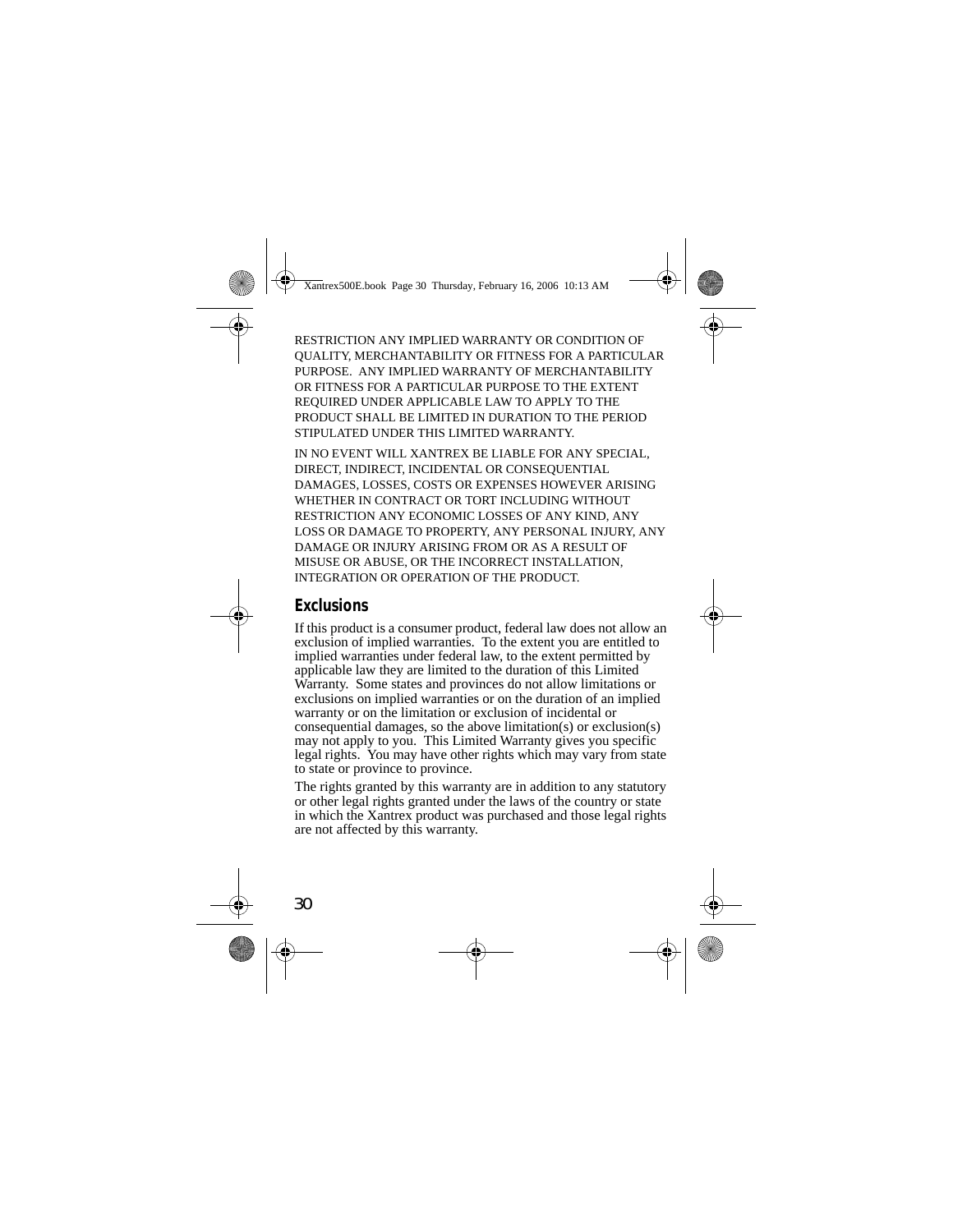#### **Warning: Limitations On Use**

Please refer to your product manual for limitations on uses of the product.

SPECIFICALLY, PLEASE NOTE THAT THE XPOWER INVERTER 500 SHOULD NOT BE USED IN CONNECTION WITH LIFE SUPPORT SYSTEMS OR OTHER MEDICAL EQUIPMENT OR DEVICES. WITHOUT LIMITING THE GENERALITY OF THE FOREGOING, XANTREX MAKES NO REPRESENTATIONS OR WARRANTIES REGARDING THE USE OF THE XANTREX XPOWER INVERTER 500 IN CONNECTION WITH LIFE SUPPORT SYSTEMS OR OTHER MEDICAL EQUIPMENT OR DEVICES.

Please note that the XPower Inverter 500 is not intended for use as an uninterruptible power supply and Xantrex makes no warranty or representation in connection with any use of the product for such purposes.

## **Return Material Authorization Policy**

Before returning a product directly to Xantrex you must obtain a Return Material Authorization (RMA) number and the correct factory "Ship To" address. Products must also be shipped prepaid. Product shipments will be refused and returned at your expense if they are unauthorized, returned without an RMA number clearly marked on the outside of the shipping box, if they are shipped collect, or if they are shipped to the wrong location.

When you contact Xantrex to obtain service, please have your instruction manual ready for reference and be prepared to supply:

- The serial number of your product
- Information about the installation and use of the unit
- Information about the failure and/or reason for the return
- A copy of your dated proof of purchase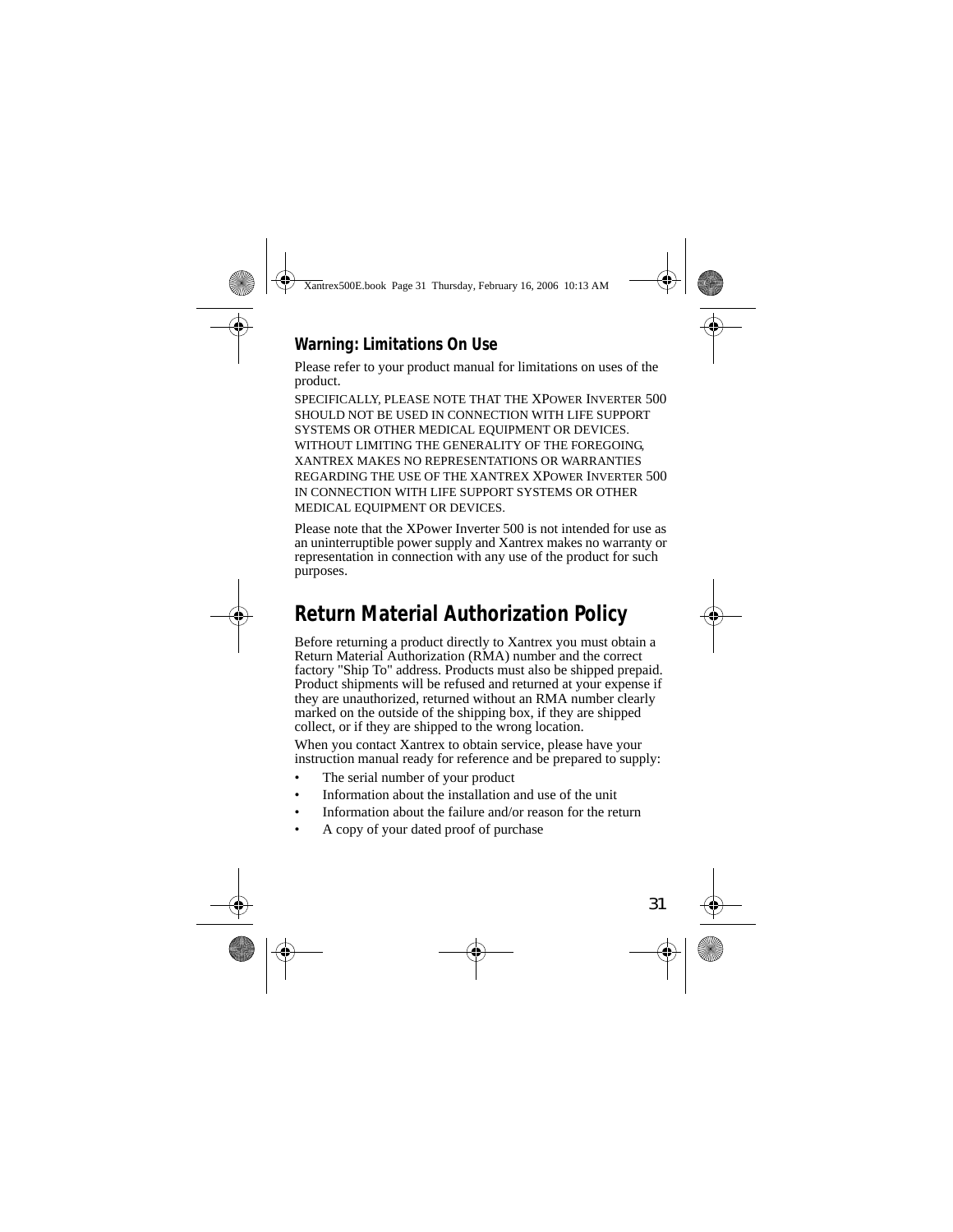### **Return Procedure**

- 1. Package the unit safely, preferably using the original box and packing materials. Please ensure that your product is shipped fully insured in the original packaging or equivalent. This warranty will not apply where the product is damaged due to improper packaging.
- 2. Include the following:
	- The RMA number supplied by Xantrex Technology, Inc. clearly marked on the outside of the box.
	- A return address where the unit can be shipped. Post office boxes are not acceptable.
	- A contact telephone number where you can be reached during work hours.
	- A brief description of the problem.
- 3. Ship the unit prepaid to the address provided by your Xantrex customer service representative.

**If you are returning a product from outside of the USA or Canada** In addition to the above, you MUST include return freight funds and are fully responsible for all documents, duties, tariffs, and deposits.

**If you are returning a product to a Xantrex Authorized Service Center (ASC)** A Xantrex return material authorization (RMA) number is not required. However, you must contact the ASC prior to returning the product or presenting the unit to verify any return procedures that may apply to that particular facility.